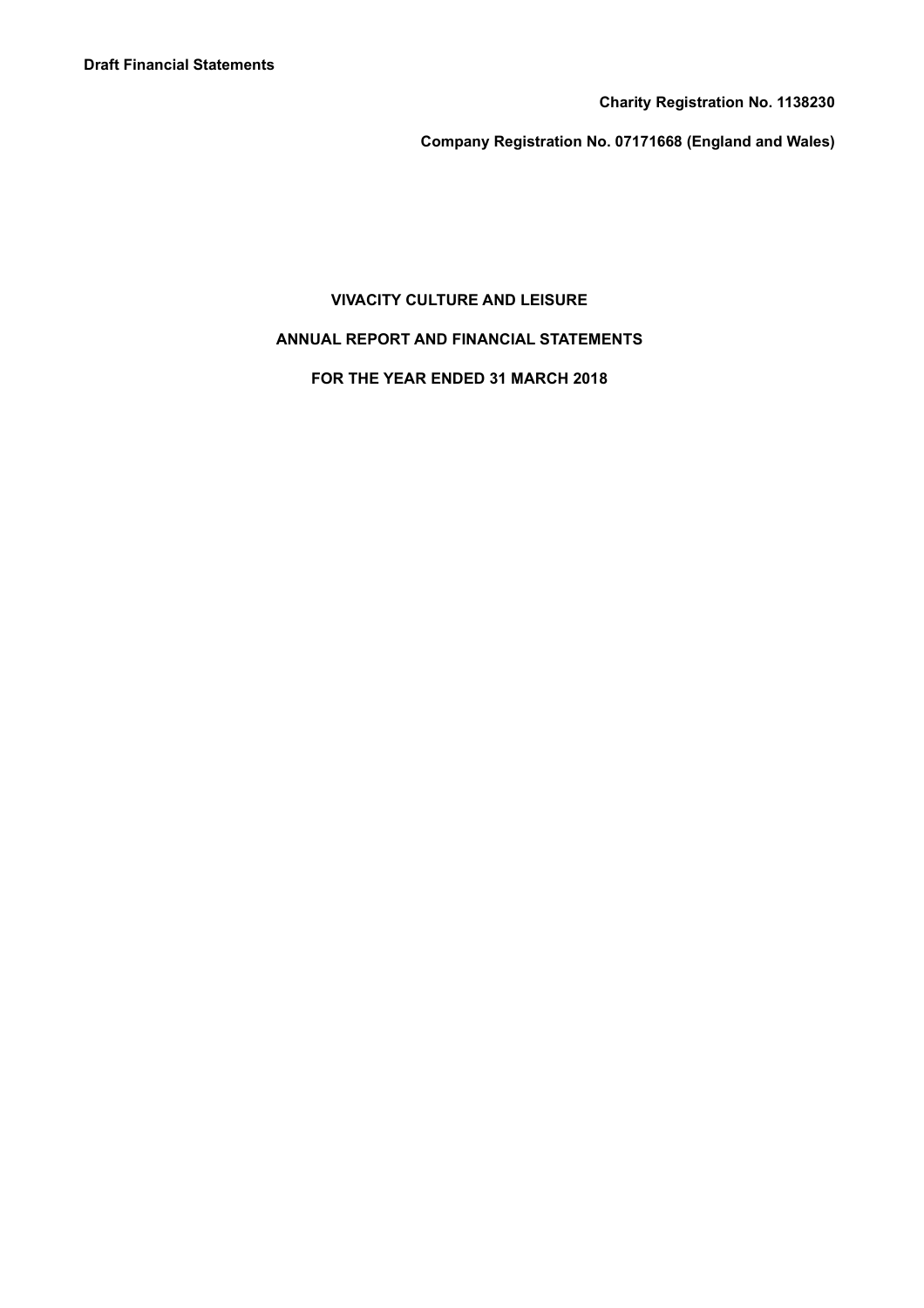## LEGAL AND ADMINISTRATIVE INFORMATION

| <b>Chairman of the Trustees</b>           | <b>Stewart Francis</b>                                                                                                                   |                                                      |
|-------------------------------------------|------------------------------------------------------------------------------------------------------------------------------------------|------------------------------------------------------|
| <b>Local authority appointed Trustees</b> | Steve Allen<br>Shazia Bashir                                                                                                             | (appointed 17 July 2017)<br>(appointed 16 July 2018) |
| <b>Community Trustees</b>                 | David Bath<br><b>Stewart Francis</b><br>Theo Anderton<br><b>Rachel Brownlow</b><br>Keith Marriott *<br>Sarah Sewell *<br>lan Templeton * | (appointed 17 July 2017)                             |
|                                           | * Member of Audit, Finance and Remuneration committee                                                                                    |                                                      |
| <b>Charity number</b>                     | 1138230                                                                                                                                  |                                                      |
| <b>Company number</b>                     | 07171668                                                                                                                                 |                                                      |
| <b>Principal address</b>                  | Peterborough Central Library<br>Broadway<br>Peterborough<br>PE1 1RX                                                                      |                                                      |
| <b>Registered office</b>                  | Peterborough Central Library<br>Broadway<br>Peterborough<br>PE1 1RX                                                                      |                                                      |
| <b>Auditors</b>                           | <b>Baldwins Audit Services Limited</b><br>Ruthlyn House<br>90 Lincoln Road<br>Peterborough<br>Cambridgeshire<br>PE1 2SP                  |                                                      |
| <b>Bankers</b>                            | Barclays Bank PLC<br>Cathedral Square<br>Peterborough<br>Cambridgeshire<br>PE1 1HW                                                       |                                                      |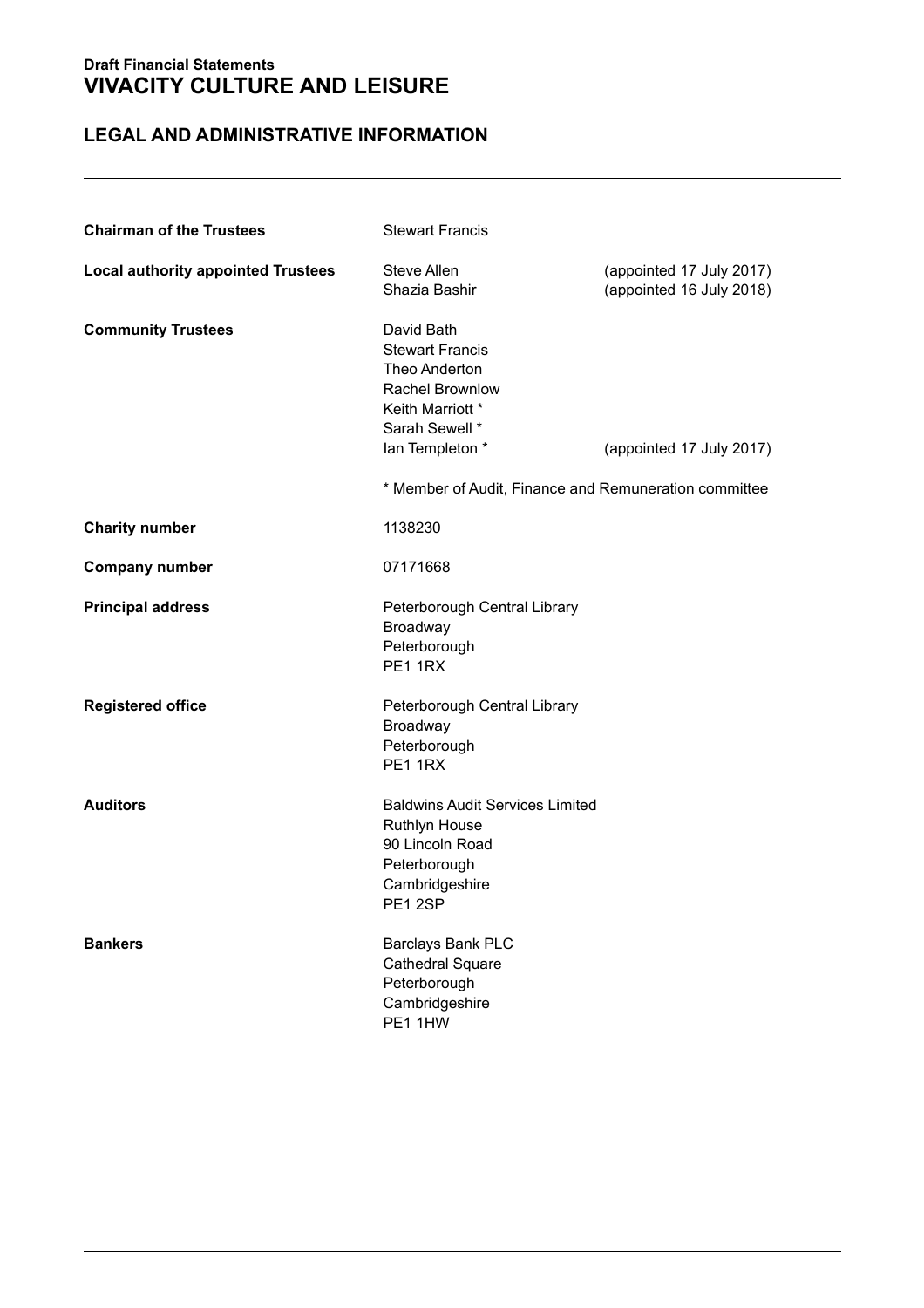## **CONTENTS**

|                                         | Page      |
|-----------------------------------------|-----------|
| Trustees' report                        | $1 - 9$   |
| Statement of Trustees' responsibilities | 10        |
| Independent auditor's report            | $11 - 12$ |
| Statement of financial activities       | 13        |
| Summary income and expenditure account  | 14        |
| <b>Balance sheet</b>                    | $15 - 16$ |
| Statement of cash flows                 | 17        |
| Notes to the accounts                   | $18 - 36$ |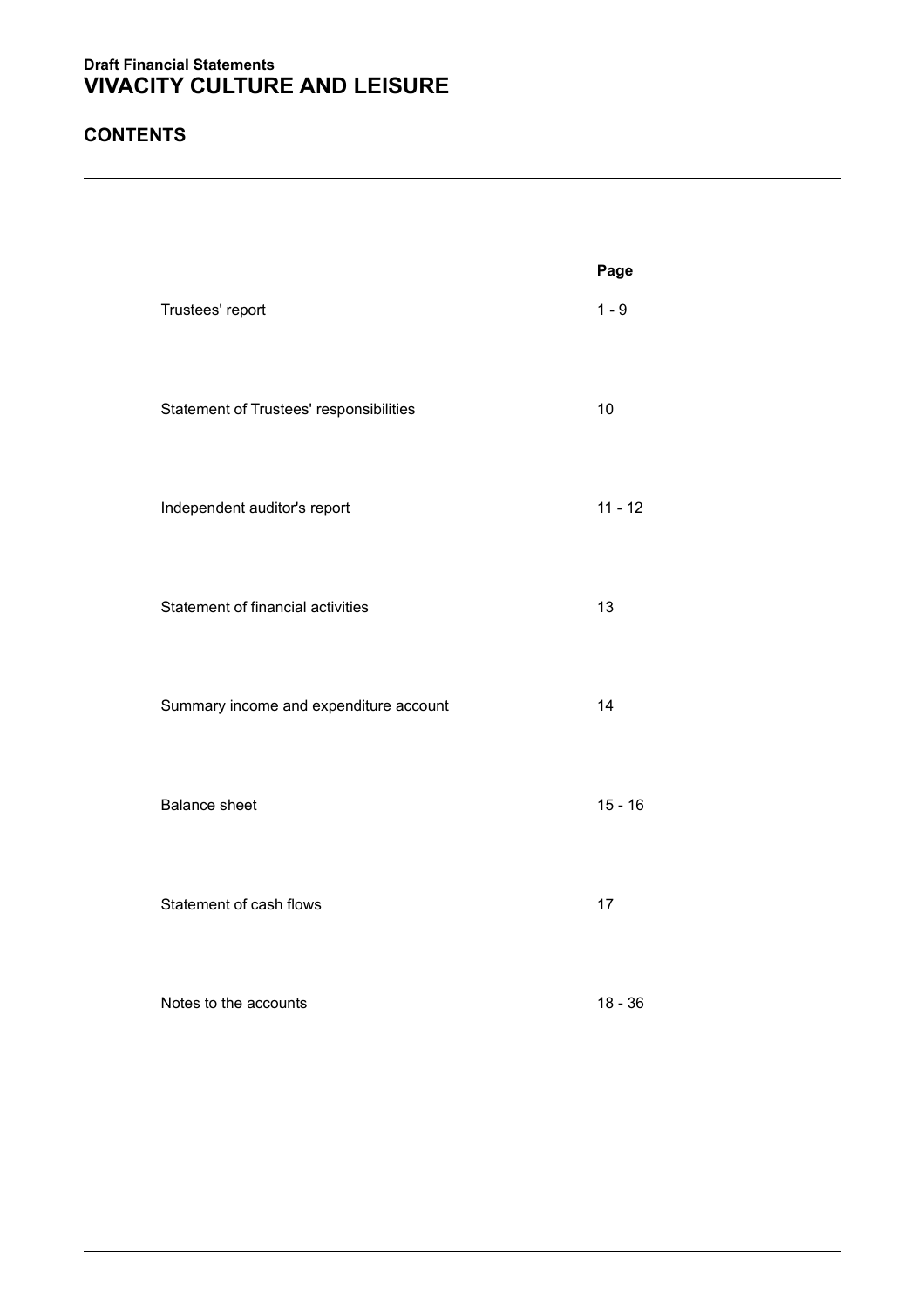## **TRUSTEES' REPORT (INCLUDING THE STRATEGIC REPORT)**

## **FOR THE YEAR ENDED 31 MARCH 2018**

The Trustees present their report and accounts for the year ended 31 March 2018

The accounts have been prepared in accordance with the accounting policies set out in note 1 to the accounts and comply with the charity's Memorandum and Articles of Association, the Companies Act 2006 and the Statement of Recommended Practice, applicable to charities preparing their accounts in accordance with the Financial Reporting Standards applicable in the UK & Republic of Ireland (FRS 102) (effective 1 January 2015).

### **Structure, governance and management**

The Trustees, who are also the directors for the purpose of company law, and who served during the year were:

Paul Simmons (Resigned May 2017) Theo Anderton Rachel Woodford Navid Dean (Resigned May 2018) David Bath Stewart Francis Keith Marriott Sarah Sewell Graham Casey (Resigned June 2017) Janet Goodwin (Resigned June 2017) Alan Sadler (Resigned May 2018) Helen Milligan-Smith (Resigned June 2018) June Bull (Appointed July 17) (Resigned June 18) Steve Allen (Appointed July 17) Ian Templeton (Appointed July 17)

The organisation is a charitable company limited by guarantee, incorporated on 26 February 2010 and registered as a charity on 4 October 2010. Peterborough City Council transferred its cultural and leisure services, comprising of arts, libraries, heritage, theatre and sports into the charitable trust on 1 May 2010.

The organisation was established under a Memorandum of Association which established the objects and powers of the organisation and is governed under its Articles of Association.

Vivacity Culture and Leisure (Vivacity) operates, for an agreed fee, some of its culture and leisure activities on behalf of Peterborough City Council, which lease to Vivacity buildings and other assets. The assets are provided at no charge to Vivacity on a 25 year lease/licence which commenced on 1 May 2010. Vivacity also manages Longthorpe Tower which is owned by English Heritage.

Vivacity operates from 25 sites throughout Peterborough and employs over 400 people. Vivacity is a company limited by guarantee and does not have share capital.

None of the Trustees have any beneficial interest in the company. All of the Trustees are members of the company and guarantee to contribute £1 in the event of winding up.

As a limited company Vivacity is governed by its Members. There are two categories of Trustees, Community Trustees and Local Authority Trustees. The Community Trustees are elected by the Members at a General Meeting and Local Authority Trustees are proposed by Peterborough City Council. The governing document allows up to two Local Authority Trustees to be appointed. Local Authority appointments cannot exceed 19.99% of all Trustee appointments.

Community Trustees are elected at a General Meeting and can serve up to three years before re-election for a further period of three years before retirement. However, in exceptional circumstances a Community Trustees can serve a maximum of eight years and the elected chair a maximum of nine years, before retirement. Local Authority Trustees can hold office as decided by the Council.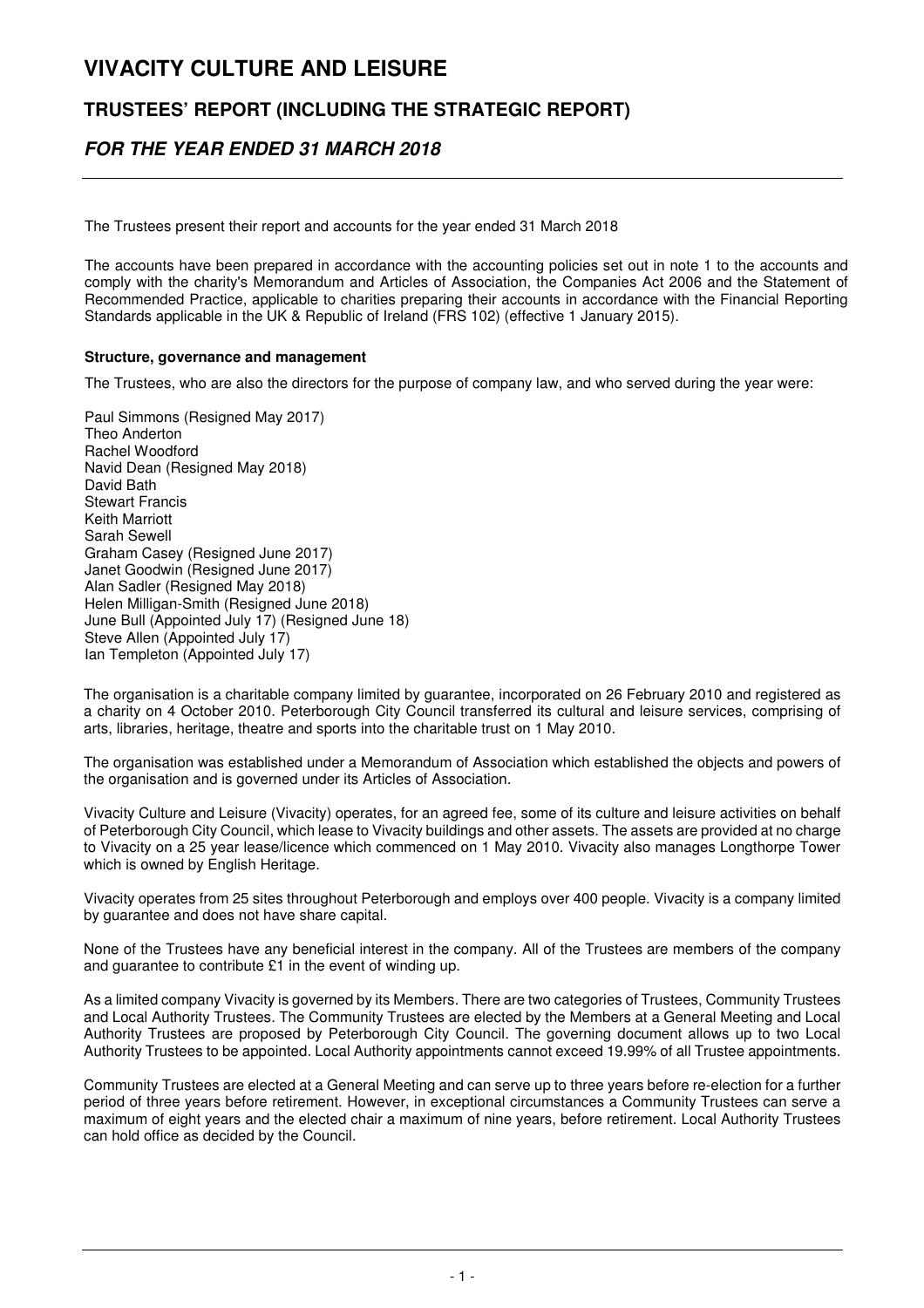## **TRUSTEES' REPORT (INCLUDING THE STRATEGIC REPORT)**

### **TO THE COMMUNITY TRUSTEES OF VIVACITY CULTURE AND LEISURE**

Trustees meet six times a year to review the management of the organisation. They employ managers to take on the day-to-day running of the activities. Trustees also meet managers in Committees to discuss the activities of specific operations of the organisation in more detail. Membership of Committees reflects the interests and expertise of the respective Trustees. Minutes of all Committee meetings are subsequently circulated to the full Board.

The on-boarding process for Trustees includes an induction programme, supported by in-depth briefings from Senior managers and visits to our centres. Further training is arranged to meet the specific needs of individual Trustees.

Trustees do not receive a salary, but are entitled to claim expenses for attending meetings.

Vivacity has indemnified the Trustees of Vivacity against liability in respect of proceedings brought by third parties, subject to the conditions set out in the Companies Act 2006. Such qualifying third party indemnity provision was in force during the year.

The Senior Management team was as follows:

| Mr K Tighe      | Chief Executive Officer (Resigned June 2018)               |
|-----------------|------------------------------------------------------------|
| Mrs P Whitbread | Director of Resources and Company Secretary                |
| Mr J Marsden    | Director of Sport and Healthy Living                       |
| Mr S Nolan      | Director of Business Development (Resigned September 2017) |
| Mr R Hunt       | Director of Culture                                        |
| Ms K Parkinson  | Marketing Director (Mat Leave May 17 – May 18)             |
| Mrs N Lawton    | Marketing Director (Mat Cover May 17 – May 18)             |

### **Objectives and activities**

#### **Related parties**

Trustees and the Senior Management Team members are asked to complete an annual Disclosure Statement to notify Vivacity of any involvement in any other organisations. This was most recently completed in March 2018 and revealed no conflicts of interest.

A summary of transactions with related parties are set out in note 27 in the financial statements.

The Trustees confirm they have considered their duties and have referred to the guidance contained in the Charity Commission's general guidance on public benefit when reviewing the charity's aims and objectives and in planning future activities.

The Trustees are confident that the activities of Vivacity are carried out for the benefit of others as is detailed in the rest of the information within the Trustees report.

Vivacity's Mission is:

"A charity that enriches lives by inspiring people through Culture, Sport and Healthy Living – Vivacity is committed to ensuring Peterborough is a better place to live and work."

During the next five years it is the objective of the Board and Staff of Vivacity to grow the business with four specific drivers steering this work: inspire more people through all that we do, improve the quality of the Vivacity experience, champion and influence the development of Culture, Sports and Healthy Living in Peterborough and grow our income so Vivacity can do more. Each of these driving forces is equally important.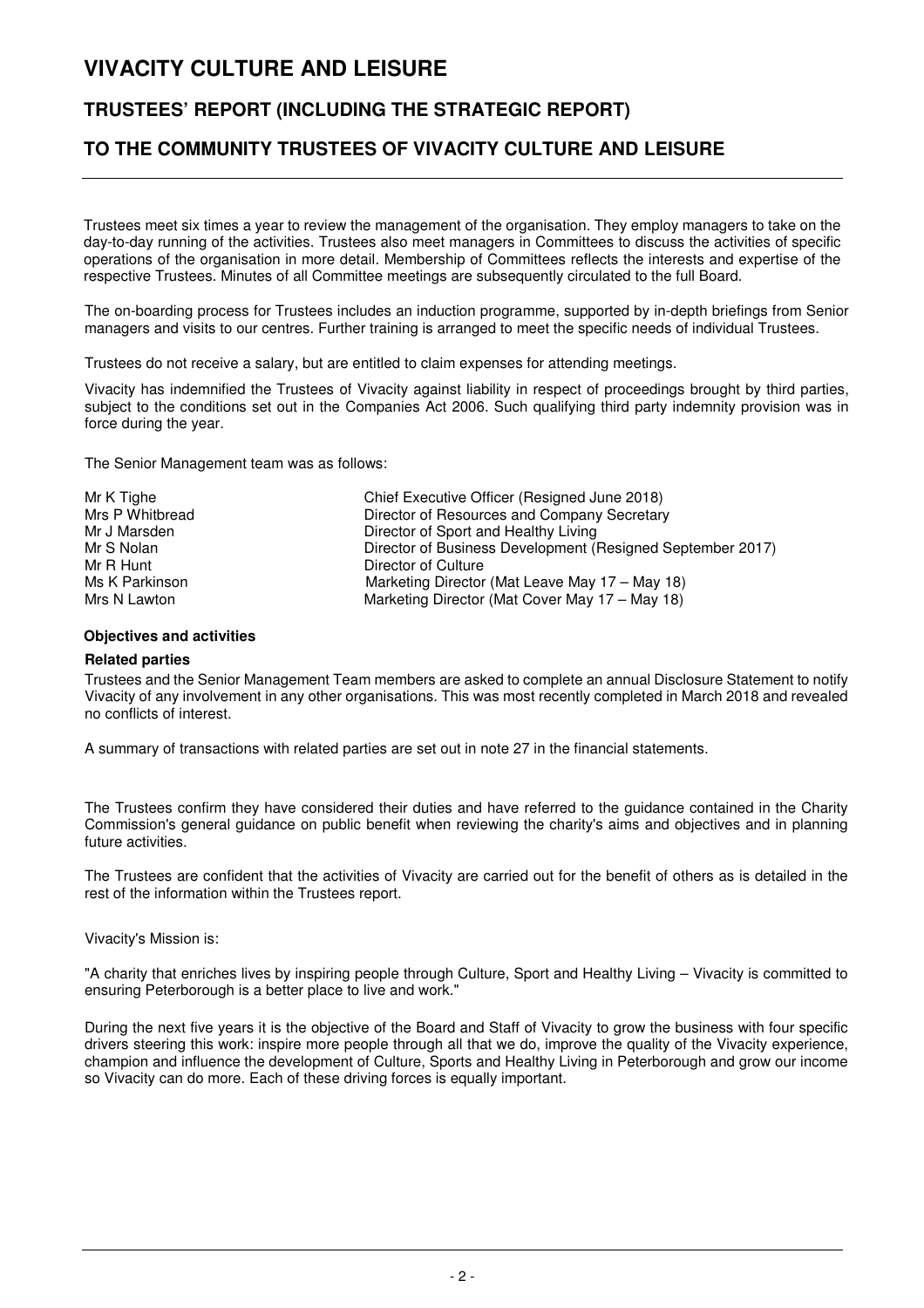## **TRUSTEES' REPORT (INCLUDING THE STRATEGIC REPORT)**

## **TO THE COMMUNITY TRUSTEES OF VIVACITY CULTURE AND LEISURE**

The principal activities undertaken by Vivacity are:

#### Museums, Libraries and Archives

Vivacity manages ten libraries, fifteen micro libraries, a mobile service covering routes across Peterborough, a Book Bus for children in Peterborough schools, as well as all archives services. We deliver all of the universal offers for libraries:

- − Reading: To help create a more literate and confident society by developing, delivering and promoting reading activities in libraries
- − Digital: Library services have the resources and skills to deliver digital activities and training to the public, especially individuals with limited digital capacity.
- − Learning: Libraries are present throughout a person's learning journey to build confidence, support education, increase creativity and improve digital skills.
- − Health: To improve the health and wellbeing of local communities by providing a range of services that include creative activities and volunteering opportunities to help connect people.
- − Information: That all library users are supported to access quality information and online services in key areas such as careers, health, personal-finance and benefits.
- − Culture: More people have access to quality and diverse cultural experiences and events through libraries, especially those less likely to access arts and culture.
- − Children's Promise: Every child and young person in libraries is inspired to read for pleasure, has access to a diverse range of materials, can engage in a variety of digital activities and can take part in activities that improve their well-being.

Vivacity's museums and heritage service operates from three sites; the historic city centre Museum, the Bronze Age site at Flag Fen and the 14th century Longthorpe Tower which displays one of the most complete and important sets of 14th century domestic wall paintings in Northern Europe. Vivacity delivers a Heritage Festival in collaboration with the Peterborough Cathedral, is working with the Natural History Museum to deliver a schools and museum programme for a further year and engages with schools to help deliver the national curriculum to bring history to life for Key Stage one and two students. The museum and heritage team organise historically-themed tours and ghost walks throughout the year and have recently opened 'Escape Rooms' in the cellars of the Museum building.

### Sports and Leisure

Vivacity manages seven well-equipped leisure centres across Peterborough, a hydrotherapy pool and an outdoor swimming centre, providing opportunities for vigorous and gentle exercise in a competitive or non-competitive environment. There is a wide range of activities available including fitness classes, swimming, indoor and outdoor courts and pitches, and supervised gym facilities.

The Vivacity Swim Academy (learn to swim programme) recognises swimming is an important skill, and offers teaching programmes for people of all ages and abilities.

Vivacity also provides a dedicated sports development team to get young people and adults more involved in sports to encourage both active and healthy lifestyles. This is achieved through either participation or coaching, and includes a dedicated member of staff whose role is to create new sporting opportunities for people with disabilities.

Our health and well-being team work closely with people who suffer wide ranging health conditions which limit their access to mainstream services. A comprehensive exercise referral programme coupled with condition specific rehabilitation classes are provided to those people to maintain and improve their health and well-being.

### Theatre and Arts

Vivacity manages the Key Theatre, City Gallery and delivers arts festivals. Vivacity delivers a diverse programme of arts development projects throughout the year and across the city - dance, theatre, comedy, music, galleries and exhibitions, public art, amateur dramatics and youth theatre groups and large scale arts participation projects.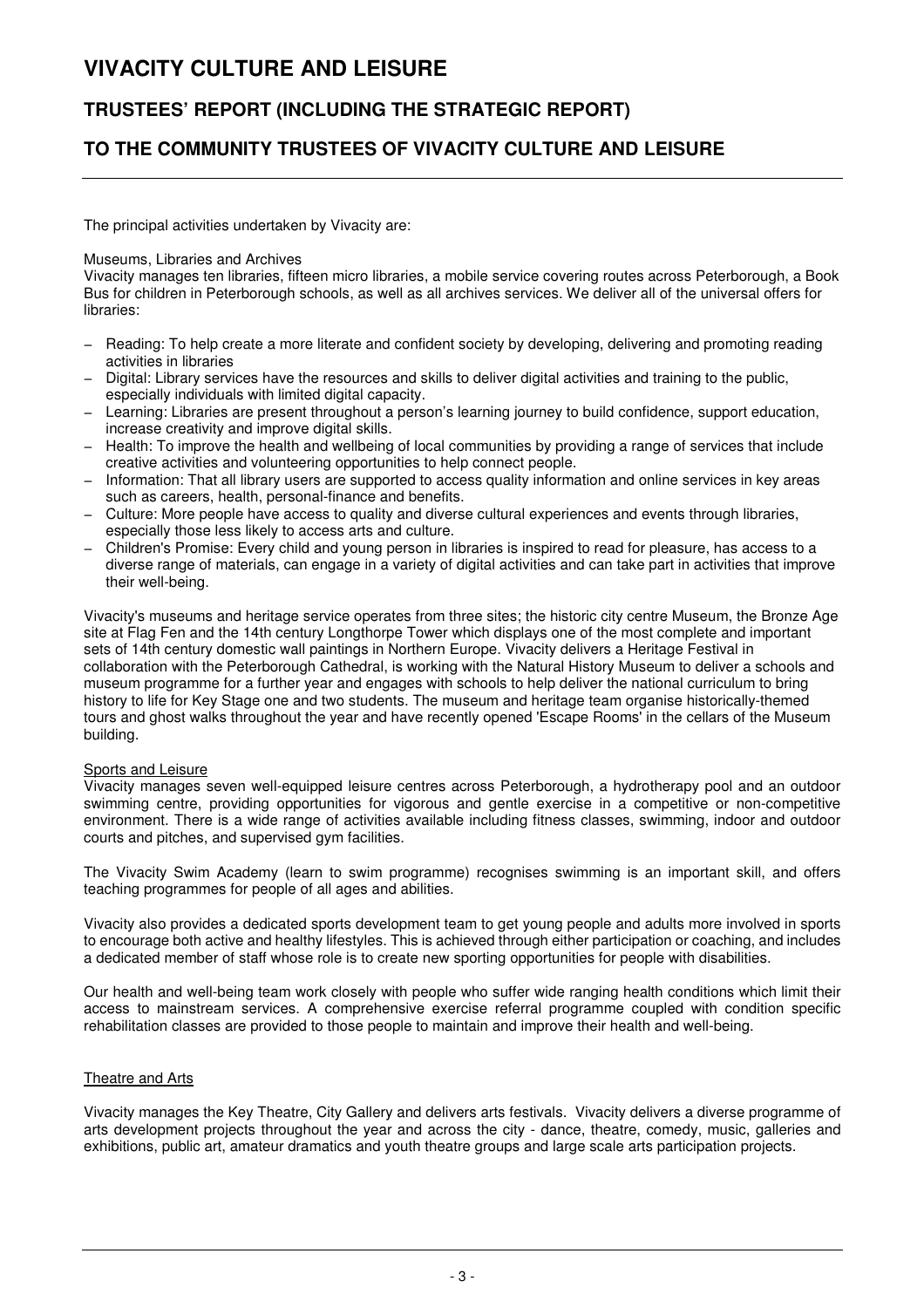### **TRUSTEES' REPORT (INCLUDING THE STRATEGIC REPORT)**

### **TO THE COMMUNITY TRUSTEES OF VIVACITY CULTURE AND LEISURE**

### **Strategic Report**

### **Risk Management**

The Board of Trustees has overall responsibility for establishing and maintaining the whole system of internal control and reviewing its effectiveness. The Trustees recognise that no system of internal control can provide absolute assurance against material misstatement or loss or eliminate all risk of failure to achieve the organisation's objectives. The system of internal control is designed to manage key risks and to provide reasonable assurance that planned objectives and outcomes are achieved. This will also give reasonable assurance about the reliability of financial and operational information and the safeguarding of Vivacity's assets and reputation. This approach includes the regular evaluation of the nature and extent of risks to which Vivacity is exposed.

The most significant risk facing Vivacity is the ability of Peterborough City Council to continue with the current level of service fee paid to Vivacity in these times of austerity and grant reductions from Central Government. The Council has signalled it will need to significantly reduce the fee over the coming years. The timing and level of the fee reduction is currently unknown but this could have a major impact on the range and level of service Vivacity is able to deliver.

The Board has developed a culture of strong corporate governance. Key elements of the control framework and the system for reviewing the effectiveness of the system of internal control are as follows:

#### Planning and approval:

Vivacity has adopted a formal process for approval of new projects which identifies risks and controls. Combined with the budget process, which reviews risks and controls in existing processes, this generates a comprehensive review of risks. Vivacity also maintains a risk register in which risks are documented and evaluated, so that major risks can be identified and the effectiveness of controls which address these risks can be assessed.

### Committees:

Committees take a more detailed interest in specific areas of Vivacity's activities, and monitor performance against key performance indicators.

### Audit, Finance and Remuneration Committee:

The Audit, Finance and Remuneration Committee retains responsibility for key issues such as treasury management, financial appraisal of major new projects, investment management and prevention and detection of fraud. The Committee is also responsible for reporting to the Board of Trustees on the effectiveness of internal controls. The Committee reviews the major risks, and assesses the effectiveness of controls in managing those risks. This includes setting an internal audit programme of activities to assess the effectiveness of controls. The Committee submits minutes of its meetings to the Board of Trustees for information. These minutes have been received and noted by the Board of Trustees.

### Monitoring and corrective action:

Financial reporting procedures include detailed budgets for the year ahead, detailed monthly management accounts, and longer-term financial plans used for strategic planning. The Senior Management Team reviews the reports in detail and they are considered and approved by the Trustees. Where objectives are not being met, the Senior Management Team report on actions being taken to correct performance, and these are considered and approved by the Trustees.

Vivacity's regular Quarterly Business Reviews allow operational teams the opportunity to share performance results and changes to the risk map, and to plan corrective action.

### Health and Safety:

The Board is aware of its responsibilities on all matters relating to health and safety. Vivacity has prepared detailed health and safety policies and provides staff training and education on health and safety matters.

### Employee Involvement:

We are committed to providing our employees with information about our activities, consulting with them on major changes and generally developing an open culture in the organisation. Regular meetings are held between managers and staff teams to allow a free flow of information, and we hold team briefing sessions to update staff on strategy and other major developments.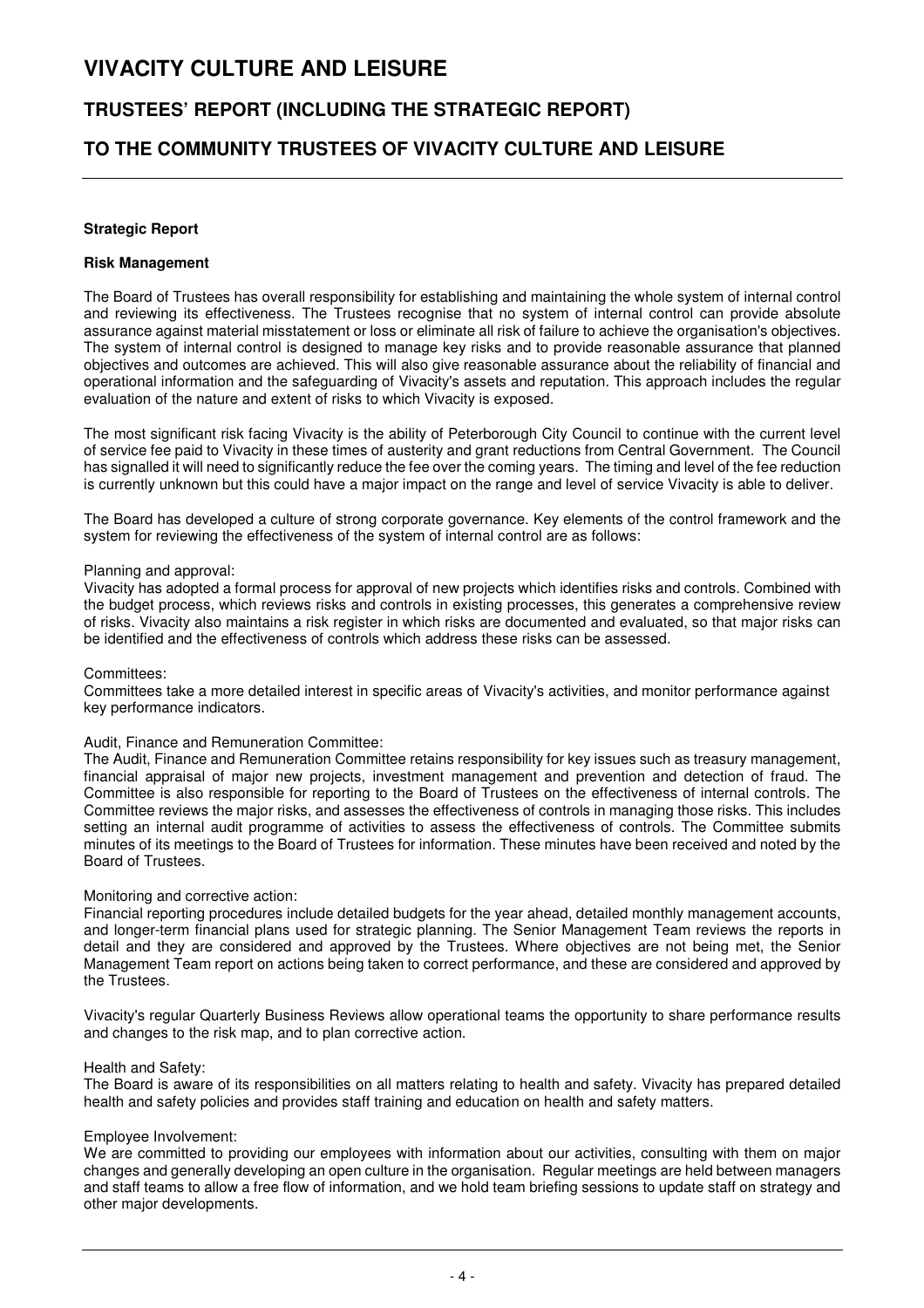### **TRUSTEES' REPORT (INCLUDING THE STRATEGIC REPORT)**

### **FOR THE YEAR ENDED 31 MARCH 2018**

Disabled Employees:

Vivacity gives full and fair consideration to applications for employment made by disabled persons, having regard to their aptitude and abilities. Reasonable adjustments are made wherever possible and consideration given for retraining employees who become disabled, to enable them to perform work identified as appropriate to their aptitude and abilities.

### **Achievements and performance**

#### Museums, Libraries and Archives:

During the year there were 359,425 physical visits to libraries. 417,076 items were issued from library stocks. 31,328 items were added to library stocks. As at 31 March 2018 the library stock size was 250,102 items. The number of attendees at library events, such as author and lecture talks, was 33,483 and the number of computer sessions was 82,713.

During the year there were 66,818 visits to the Peterborough Museum, 1,518 visits to Longthorpe Tower and 8,429 visits to Flag Fen. The number of school children participating in Heritage sessions was 12,993. The Heritage festival, related fringe events and our walks and tour programmes attracted 28,432 visitors during the year.

#### Sports and Healthy Living:

During the year 1,434,135 visits were made to our seven leisure centres and other activities promoted by our sports development and health and well-being teams. Of these attendances we recorded 409,533 swims, 699,064 sports activities and 325,538 visits to our network of gyms. This shows a 3.2% increase on our previous years' performance.

Theatre and Arts:

Key Feste attracted 5,000 attendees with another 5,000 people participating in other arts development activity. The Key Theatre put on 345 performances and sold 73,225 tickets achieving main house occupancy at 61%.

Progress on objectives set out in the annual report:

### **Objective**

Literacy for children – We will focus on helping to move Peterborough from being near the bottom nationally for Key Stage 2 literacy, to a top half performance.

### **Progress as at 31 March 2018**

Vivacity worked with the Council and the National Literacy Trust to develop the city's first 'Vision for Reading', bringing together many partner in one strategic approach to improving children's reading. Vivacity's Book Bus has launched and visits all primary schools, offering Universal Library membership to 4,000 eight year olds and a pack of material for parents explaining the benefits of library membership.

### **Objective**

Improving the wellbeing of people with health issues – We will become known nationally for the excellent work we do in supporting people recovering from ill health.

### **Progress as at 31 March 2018**

#### **Objective**

Must Farm and Flag Fen – Must Farm and our existing Bronze Age collections represent an unrivalled opportunity to put Peterborough on the international heritage map?

### **Progress as at 31 March 2018**

Vivacity has worked in partnership with Peterborough City Council, Cambridgeshire County Council, the University of Cambridge and many other partners, to develop plans for a redevelopment of Peterborough Museum to house the Must Farm finds. This led to the submission of a £5m bid to Heritage Lottery Fund in March 2018.

### **Objective**

Sports for everyone – We will deliver excellent local sports and gym opportunities with a best in class customer experience.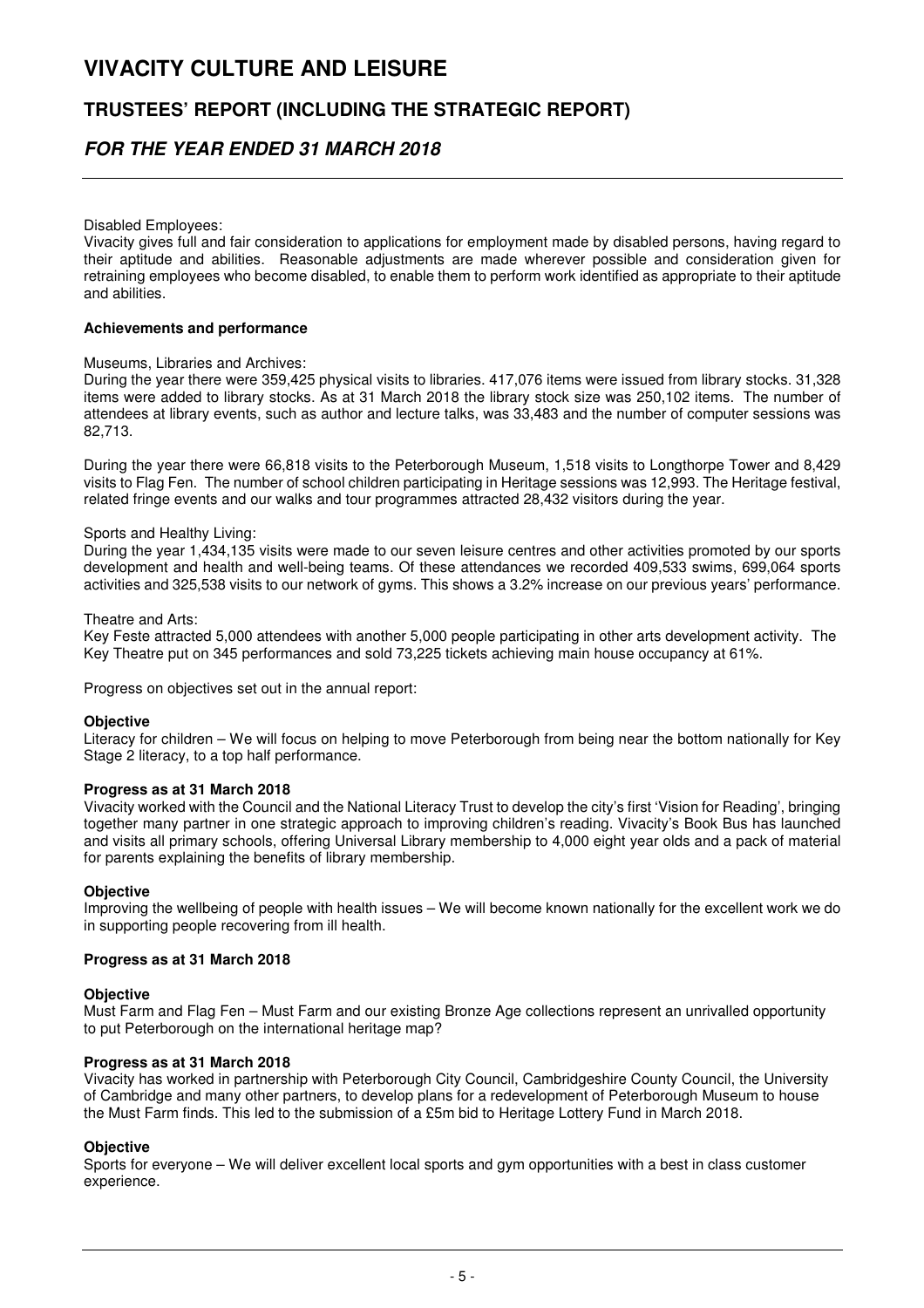### **TRUSTEES' REPORT (INCLUDING THE STRATEGIC REPORT)**

### **FOR THE YEAR ENDED 31 MARCH 2018**

### **Progress as at 31 March 2018**

We have continued to improve our offer with a number of small scale capital improvements to our centres. These have included refurbished changing rooms at our outdoor swimming centre and improvements to changing accommodation at Jack Hunt Swimming Pool. We have continued to roll out our Vivacity experience training to all employees and have achieved an average net promoter score of 72.75% this year.

### **Objective**

Business development – We will provide new venues and opportunities which will generate additional income to reinvest in the work of the charity.

### **Progress as at 31 March 2018**

We restructured our business development resource in September 2017 and continue to work on identifying new business ventures and service improvements. We are working closely with another charity to jointly bring to fruition an indoor play opportunity. Considerable progress has been made in establishing a customer retention strategy which is becoming more embedded within the organisation.

### **Objective**

Services for young people – We will deliver a one stop shop of great opportunities for young people in culture, sport and healthy living.

### **Progress as at 31 March 2018**

We have developed a new packaged schools offer with a dedicated resource to promote educational opportunities in support of curriculum delivery. This service covers a wide range of opportunities across sport, libraries, heritage and arts services. In addition we have grown our school holiday activity programmes to provide more opportunities across a wider range of venues and community spaces.

### **Objective**

Putting Peterborough on the cultural map – We will champion Peterborough as a day out destination with outstanding cultural experiences.

### **Progress as at 31 March 2018**

We have completed the conservations of 'Lagoon' by Sir Anthony Caro and 'Places to Be' by Sir Antony Gormley. These will be installed in the city centre in summer 2018. We have been successful in attracting over £100,000 of funding from Heritage Lottery Fund and Weston Art Fund towards the exhibition 'Treasures', Peterborough's celebration of its 900th anniversary which will take place in the City Gallery in Autumn 2018.

### **Objective**

Organisational development – We will be an award winning organisation where people feel proud to work and volunteer.

### **Progress as at 31 March 2018**

We were the proud winners of the Employee Engagement award at the Peterborough Business Awards in November 2017 and finalists at the Sporta Awards in May 2017 for our work on Workforce Development. We ran our third annual employee satisfaction survey in February 2018, whereby 82% of respondents said they felt proud to work for Vivacity.

### **Working in Partnership**

We place a strong emphasis on the way we work in collaboration with others. This year we have worked closely, with a range of different organisations. This has ranged from fully scoped business ventures supported by legal agreements to light touch co-operation with 'like-minded' bodies. The number of organisations Vivacity works with is extensive but the scope of this work can be seen from the following examples.

Our main collaboration is with Peterborough City Council with which we have formal contracts.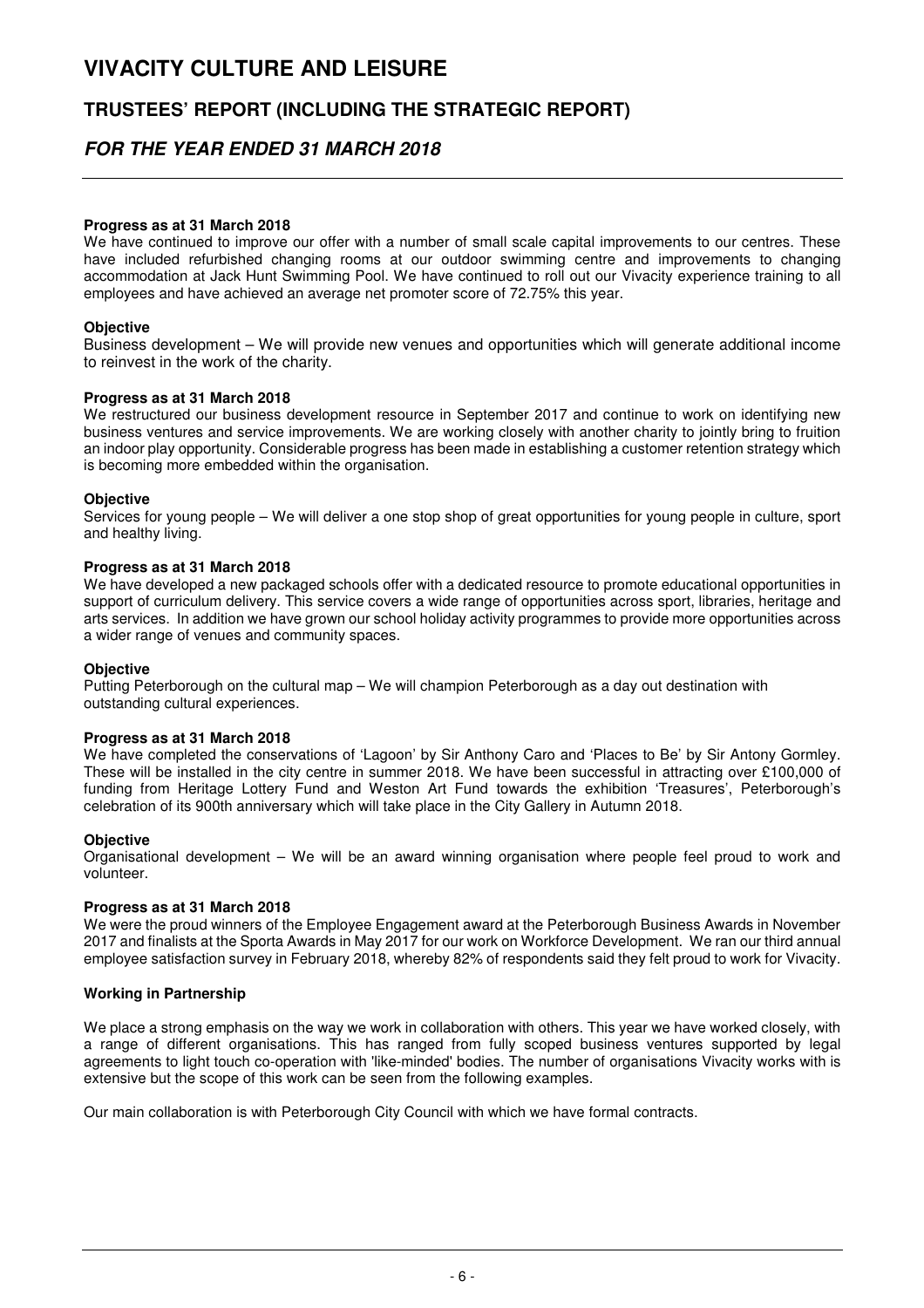## **TRUSTEES' REPORT (INCLUDING THE STRATEGIC REPORT)**

## **FOR THE YEAR ENDED 31 MARCH 2018**

Vivacity is now leading a team to celebrate the archaeological finds from Must Farm and Flag Fen through a significant extension to Peterborough Museum. A team comprising Vivacity, assisted by Peterborough City Council, Cambridgeshire County Council and Cambridge Archaeological Unit have applied to Heritage Lottery Fund for £4.9m towards a £9m project.

Vivacity, through its Chief Executive, continues to be part of Peterborough's city leadership forum. This group enables and creates communication insight and opportunities for partnering others in projects. In this financial year we have provided financial and technical support to our arts and sport organisations within the cultural sector and invested £10,000 into five different organisations. Finally Vivacity continues to provide the lead to a consortium called Peterborough Presents… The consortium delivers artistic opportunities for people who have never been drawn to participating in the arts. In this year £200,000 was invested by the consortium to provide great community focused activities.

### **Financial Review**

Full details of our financial performance during the year ended 31<sup>st</sup> March 2018 are shown in the notes to the financial disclosures, balance sheet and cash flow statements.

Income and expenditure for 2017-18 are shown in the table below:

|                                                | 2017-18      | 2016-17     |
|------------------------------------------------|--------------|-------------|
| Incoming resources                             | £            | £           |
| Voluntary Income                               | 9,589        | 10,729      |
| <b>Charitable Activities</b>                   | 10,403,325   | 10,050,477  |
| Investments                                    | 1,817        | 4,658       |
| <b>Expenditure</b>                             |              |             |
| Raising Funds                                  | (122, 244)   | (111,279)   |
| <b>Charitable Activities</b>                   | (10,719,296) | (9,939,375) |
| Net interest on defined benefit pension scheme | (10,000)     | 20,000      |
| Net incoming/(outgoing) resources              |              |             |
|                                                | (416, 809)   | (4,790)     |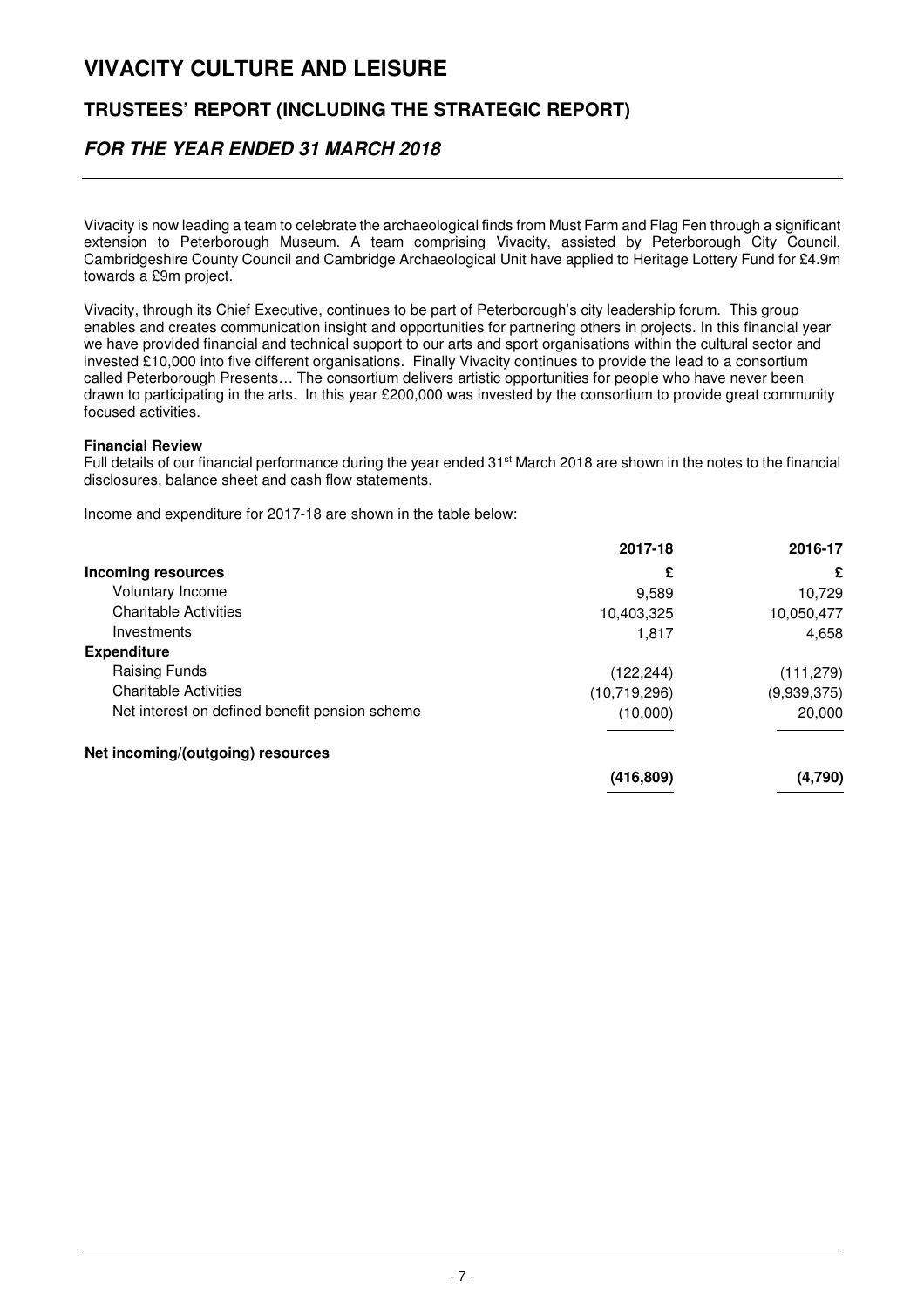## **TRUSTEES' REPORT (INCLUDING THE STRATEGIC REPORT)**

## **FOR THE YEAR ENDED 31 MARCH 2018**

### **Income**

Charitable activities income increased by £353,000, there are three significant factors:

- Significant growth in Sports income of £260,000
- Significant growth in Theatre income £140,000
- This has been off-set by a reduction in grant funding of around £50,000.

### **Expenditure**

Charitable activities expenditure increased by £780,000, there four significant factors:

- Employee costs have risen by £460,000 £200,000 was as a result of the FRS17 pension year end valuation adjustment. In addition to this staff received a 2% pay-award on 1<sup>st</sup> April 2017.
- Leasing costs of Vivacity Premier Fitness centre increased by £140,000 last year, the cost of the lease is linked to improved performance of the centre.
- Three sculptures were restored during the year, 'Bird in Flight', 'Places to be' and 'Lagoon', this cost around £60,000 during the year.
- An additional £50,000 was spent on employee training and organisational development to improve employee engagement and capabilities throughout the organisation.

### **Reserves Policy**

Vivacity has a policy of allocating reserves to the planned new activities and to set aside prudent reserves to cover contingencies. The policy was reviewed this year. Vivacity's reserves are currently invested to provide returns which along with fundraised income will help to support existing projects and develop new ones.

To safeguard against unforeseen shortfalls, in accordance with Charity Commission guidelines or changes in the funding of the services and programmes a Contingency Fund has been established, this currently represents 0.7 month's expenditure. Future committed programmes plus additional specific exposures will be assessed each year.

Whilst firmly not for profit Vivacity is acutely aware that it needs to establish working surpluses in order to create a reserve pot for unforeseen circumstances. The size of these reserves has, following careful consideration, being set by the Vivacity Board at £650,000. Monies generated beyond this will be re-invested into cultural opportunities for the wider community.

The endowment fund is in respect of the sculpture collection and is a restricted fund which can only be used to maintain, develop or improve public access to the collection.

The general funds represent Vivacity's available free funds. Movements between funds are approved annually by the Finance Committee, and are set out in Note 23 to these accounts. The current allocation of reserves is summarised as follows:

### **Reserves**

|                                                                  | 2018      | 2017      |
|------------------------------------------------------------------|-----------|-----------|
|                                                                  | £         | £         |
| Set aside for purposes specified by the donors (Restricted fund) | 113,186   | 105,281   |
| Held as a contingency (Designated fund)                          | 650,000   | 724,000   |
| Defined benefit pension scheme asset (Designated fund)           | 383,000   | 473,000   |
| Operating reserves (Unrestricted funds)                          | 39.770    | 208,484   |
| Sculptures (Endowment fund)                                      | 1,844,500 | 1,844,500 |
| Flag Fen Capital Development Fund                                | 150.000   | 150,000   |
| Total                                                            | 3,180,456 | 3,505,265 |
|                                                                  |           |           |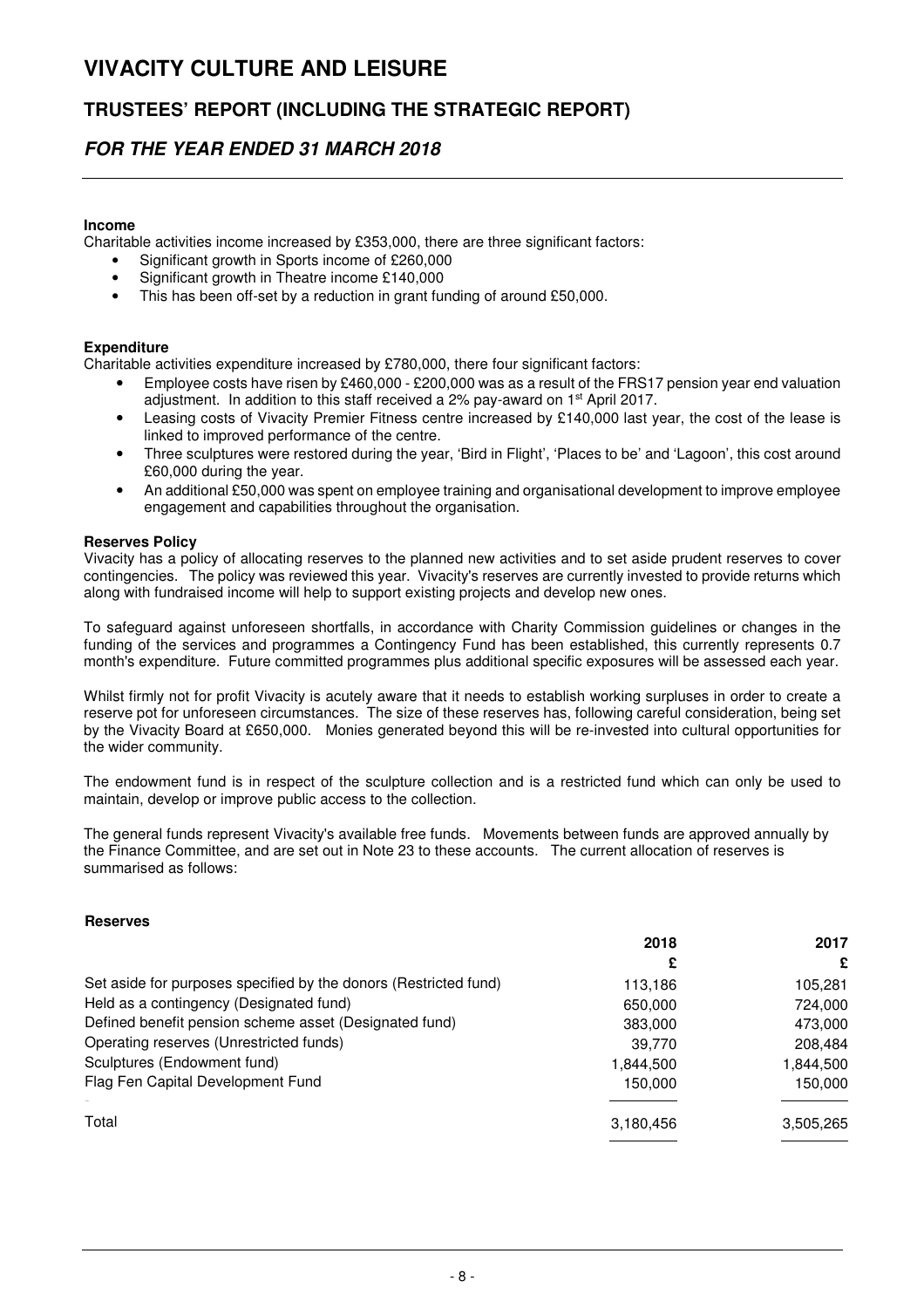### **TRUSTEES' REPORT (INCLUDING THE STRATEGIC REPORT)**

### **FOR THE YEAR ENDED 31 MARCH 2018**

### **Plans for the future**

Financial Independence – we will seek to become financially independent of the Council, by growing and diversifying our income streams and driving efficiencies out of the organisation. This will include developing new services, working with new partners and maximising our gym membership income by keeping members longer.

Improving Children's Reading – we will contribute to Peterborough's shared 'Vision for Reading', ensuring that by 2021 improvement in literacy for Peterborough's children will be double the national rate by taking our library service to every key stage 2 child in the area and providing engaging reasons for them to interact with our services.

Improving the Wellbeing of People with Health Issues – we will become known nationally for the excellent work we do in supporting people recovering from ill health.

Opportunities for Young People – we will deliver a one stop shop of great opportunities for you people in culture, sport and healthy living.

Putting Peterborough on the Cultural Map – we will champion Peterborough as a place bursting with culture and heritage and become a nationally recognised leader in arts and culture.

### **Disclosure of information to auditors**

Each of the Trustees has confirmed that there is no information of which they are aware which is relevant to the audit, but of which the auditor is unaware. They have further confirmed that they have taken appropriate steps to identify such relevant information and to establish that the auditors are aware of such information.

### **Auditors**

As a result of Rawlinsons joining the Baldwins Group, the auditors of the company have changed from Rawlinsons to Baldwins Audit Services.

In accordance with the company's articles, a resolution proposing that Baldwins Audit Services be reappointed as auditor of the company will be put at a General Meeting.

### **Staff, Volunteers and Trustees**

Finally I would like to thank the staff, volunteers and Trustees of Vivacity for their dedication and hard work during the past year.

On behalf of the board of Trustees

Stewart Francis Chairman Dated: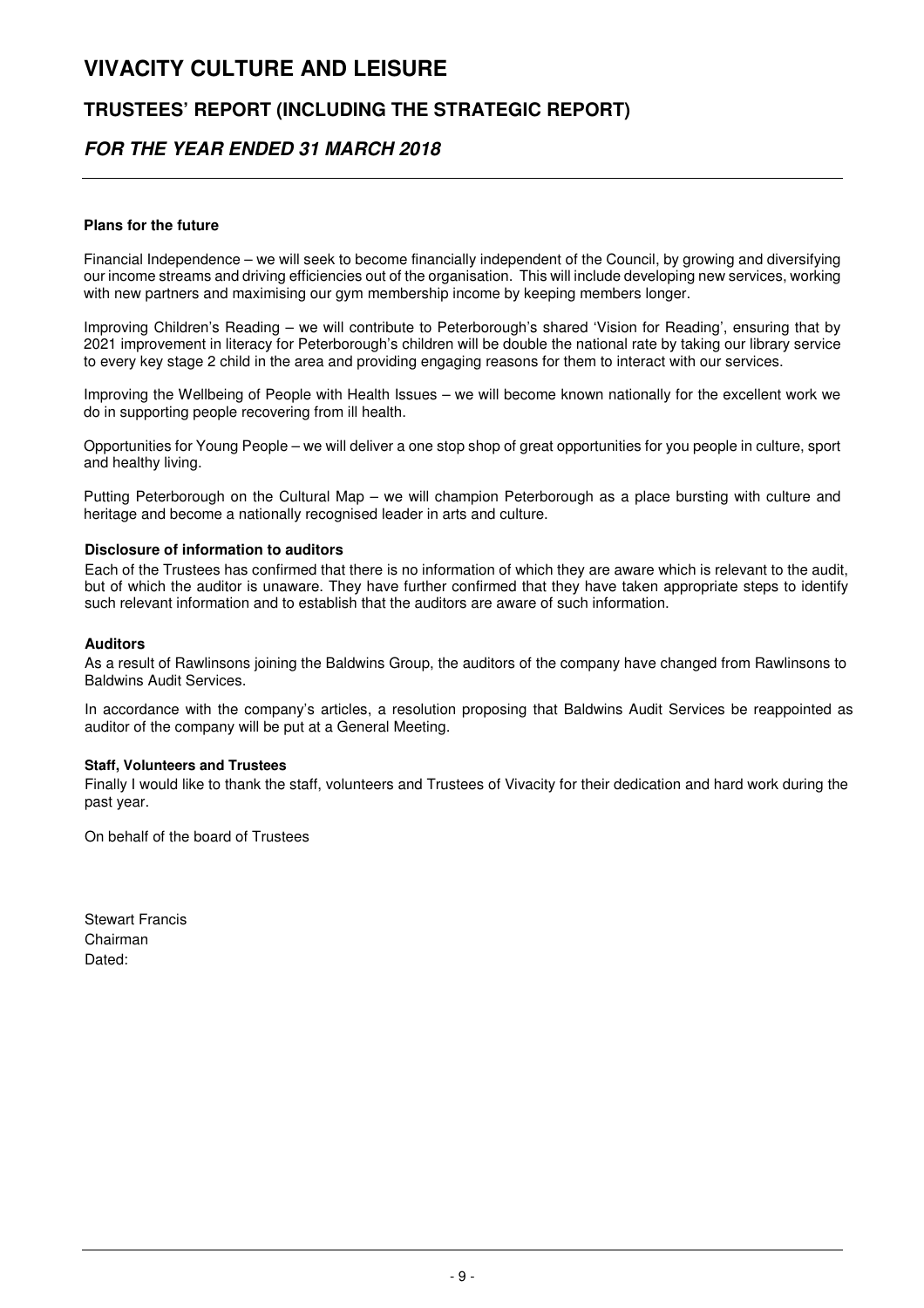### STATEMENT OF TRUSTEES' RESPONSIBILITIES

### FOR THE YEAR ENDED 31 MARCH 2018

The Community Trustees, who are also the directors of Vivacity Culture and Leisure for the purpose of company law, are responsible for preparing the Trustees' Report and the accounts in accordance with applicable law and United Kingdom Accounting Standards (United Kingdom Generally Accepted Accounting Practice).

Company Law requires the Community Trustees to prepare accounts for each financial year which give a true and fair view of the state of affairs of the charity and of the incoming resources and application of resources, including the income and expenditure, of the charitable company for that year.

In preparing these accounts, the Community Trustees are required to:

- select suitable accounting policies and then apply them consistently;

- observe the methods and principles in the Charities SORP;

- make judgements and estimates that are reasonable and prudent;

- state whether applicable UK Accounting Standards have been followed, subject to any material departures disclosed and explained in the accounts; and

- prepare the accounts on the going concern basis unless it is inappropriate to presume that the charity will continue in operation.

The Community Trustees are responsible for keeping adequate accounting records that disclose with reasonable accuracy at any time the financial position of the charity and enable them to ensure that the accounts comply with the Companies Act 2006. They are also responsible for safeguarding the assets of the charity and hence for taking reasonable steps for the prevention and detection of fraud and other irregularities.

### Disclosure of information to auditors

Each of the Trustees has confirmed that there is no information of which they are aware which is relevant to the audit, but of which the auditor is unaware. They have further confirmed that they have taken appropriate steps to identify such relevant information and to establish that the auditors are aware of such information.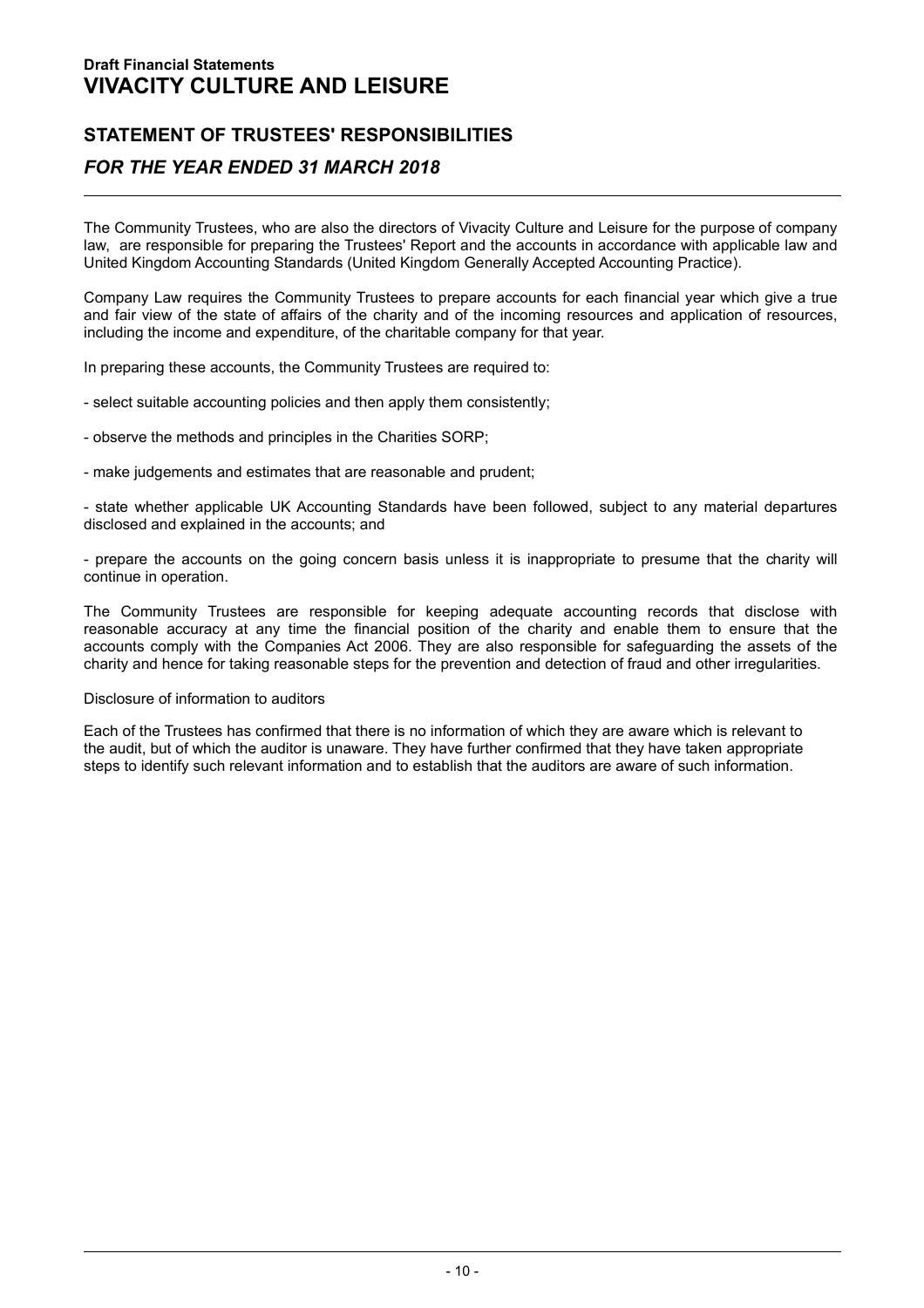## INDEPENDENT AUDITOR'S REPORT

### TO THE COMMUNITY TRUSTEES OF VIVACITY CULTURE AND LEISURE

### Opinion

We have audited the financial statements of Vivacity Culture and Leisure (the 'charity') for the year ended 31 March 2018 which comprise the statement of financial activities, the balance sheet, the statement of cash flows and the notes to the financial statements, including a summary of significant accounting policies. The financial reporting framework that has been applied in their preparation is applicable law and United Kingdom Accounting Standards, including Financial Reporting Standard 102 The Financial Reporting Standard applicable in the UK and Republic of Ireland (United Kingdom Generally Accepted Accounting Practice).

In our opinion, the financial statements:

- give a true and fair view of the state of the charitable company's affairs as at 31 March 2018 and of its incoming resources and application of resources, for the year then ended;
- have been properly prepared in accordance with United Kingdom Generally Accepted Accounting Practice; and
- have been prepared in accordance with the requirements of the Companies Act 2006.

### Basis for opinion

We conducted our audit in accordance with International Standards on Auditing (UK) (ISAs (UK)) and applicable law. Our responsibilities under those standards are further described in the Auditor's responsibilities for the audit of the accounts section of our report. We are independent of the charity in accordance with the ethical requirements that are relevant to our audit of the accounts in the UK, including the FRC's Ethical Standard, and we have fulfilled our other ethical responsibilities in accordance with these requirements. We believe that the audit evidence we have obtained is sufficient and appropriate to provide a basis for our opinion.

### Conclusions relating to going concern

We have nothing to report in respect of the following matters in relation to which the ISAs (UK) require us to report to you where:

- the Trustees' use of the going concern basis of accounting in the preparation of the financial statements is not appropriate; or
- the Community Trustees have not disclosed in the financial statements any identified material uncertainties that may cast significant doubt about the charity's ability to continue to adopt the going concern basis of accounting for a period of at least twelve months from the date when the financial statements are authorised for issue.

### Other information

The Community Trustees are responsible for the other information. The other information comprises the information included in the annual report, other than the financial statements and our auditor's report thereon. Our opinion on the financial statements does not cover the other information and we do not express any form of assurance conclusion thereon.

In connection with our audit of the financial statements, our responsibility is to read the other information and, in doing so, consider whether the other information is materially inconsistent with the financial statements or our knowledge obtained in the audit or otherwise appears to be materially misstated. If we identify such material inconsistencies or apparent material misstatements, we are required to determine whether there is a material misstatement in the financial statements or a material misstatement of the other information. If, based on the work we have performed, we conclude that there is a material misstatement of this other information, we are required to report that fact.

We have nothing to report in this regard.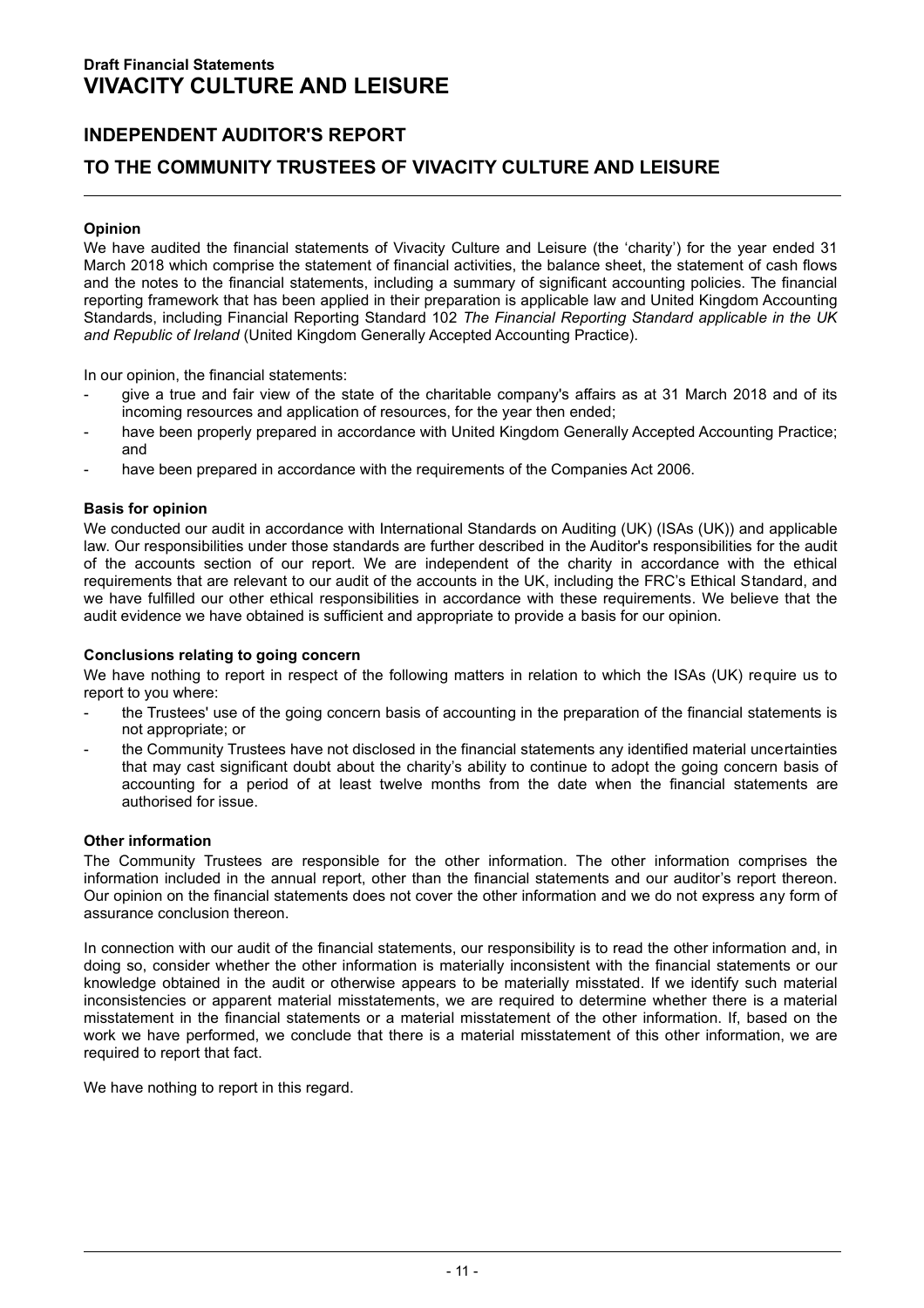## INDEPENDENT AUDITOR'S REPORT (CONTINUED)

### TO THE COMMUNITY TRUSTEES OF VIVACITY CULTURE AND LEISURE

### Matters on which we are required to report by exception

We have nothing to report in respect of the following matters in relation to which the Charities (Accounts and Reports) Regulations 2008 require us to report to you if, in our opinion:

- the information given in the financial statements is inconsistent in any material respect with the Trustees' report; or
- sufficient accounting records have not been kept; or
- the financial statements are not in agreement with the accounting records; or
- we have not received all the information and explanations we require for our audit.

### Responsibilities of Community Trustees

As explained more fully in the statement of Trustees' responsibilities, the Community Trustees, who are also the directors of the charity for the purpose of company law, are responsible for the preparation of the financial statements and for being satisfied that they give a true and fair view, and for such internal control as the Community Trustees determine is necessary to enable the preparation of financial statements that are free from material misstatement, whether due to fraud or error.

In preparing the financial statements, the Community Trustees are responsible for assessing the charity's ability to continue as a going concern, disclosing, as applicable, matters related to going concern and using the going concern basis of accounting unless the Community Trustees either intend to liquidate the charitable company or to cease operations, or have no realistic alternative but to do so.

### Auditor's responsibilities for the audit of the financial statements

We have been appointed as auditors under section 144 of the Charities Act 2011 and report in accordance with the Act and relevant regulations made or having effect thereunder.

Our objectives are to obtain reasonable assurance about whether the financial statements as a whole are free from material misstatement, whether due to fraud or error, and to issue an auditor's report that includes our opinion. Reasonable assurance is a high level of assurance, but is not a guarantee that an audit conducted in accordance with ISAs (UK) will always detect a material misstatement when it exists. Misstatements can arise from fraud or error and are considered material if, individually or in the aggregate, they could reasonably be expected to influence the economic decisions of users taken on the basis of these financial statements.

A further description of our responsibilities for the audit of the financial statements is located on the Financial Reporting Council's website at: http://www.frc.org.uk/auditorsresponsibilities. This description forms part of our auditor's report.

Mr Mark Jackson FCA DChA (Senior Statutory Auditor) for and on behalf of Baldwins Audit Services Limited ............................

**Statutory Auditor Community Community Community Community Community Community Community Community Community Community Community Community Community Community Community Community Community Community Community Community Com** 

90 Lincoln Road Peterborough **Cambridgeshire** PE1 2SP

Baldwins Audit Services Limited is eligible for appointment as auditor of the charity by virtue of its eligibility for appointment as auditor of a company under of section 1212 of the Companies Act 2006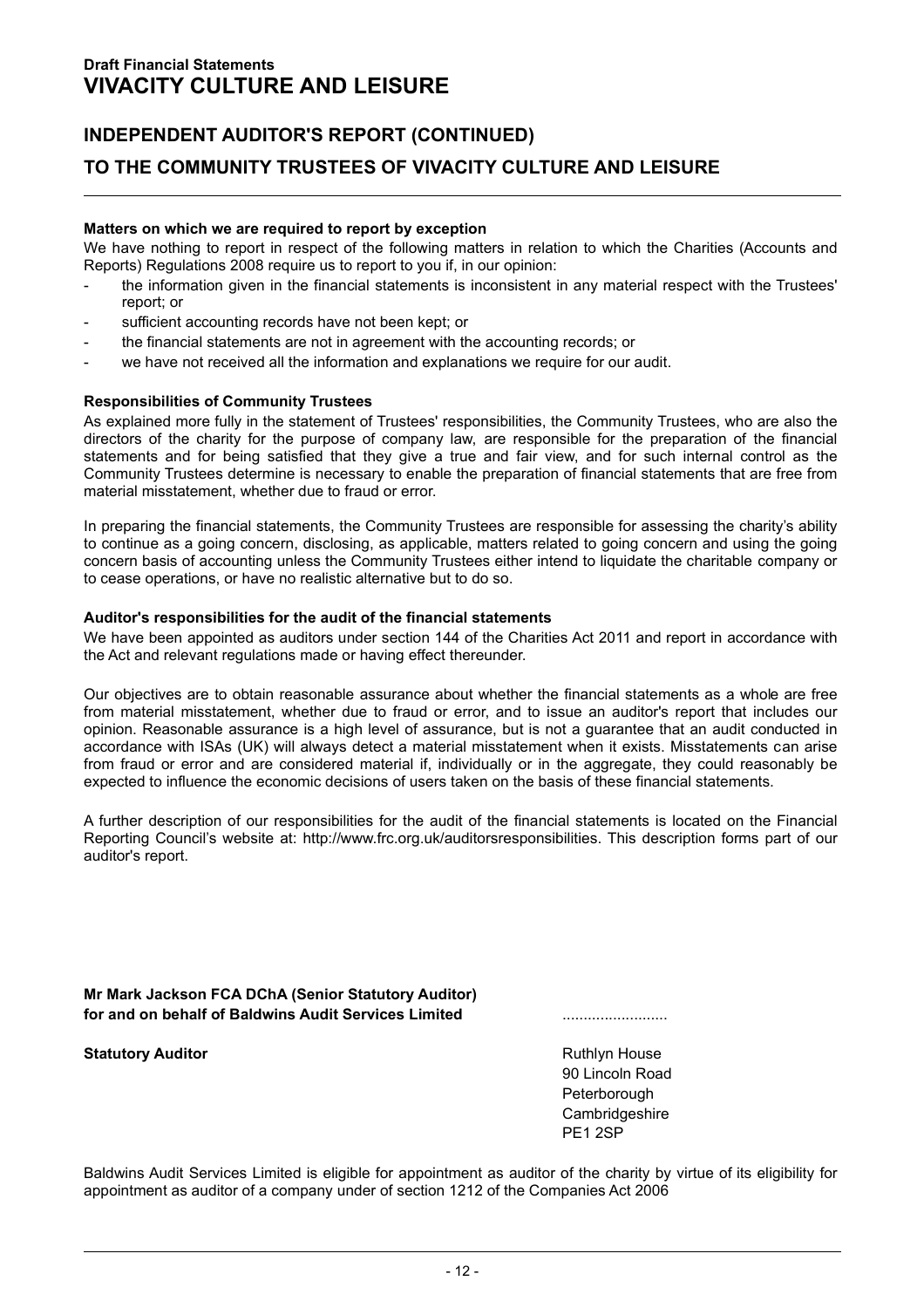### STATEMENT OF FINANCIAL ACTIVITIES INCLUDING INCOME AND EXPENDITURE ACCOUNT

## FOR THE YEAR ENDED 31 MARCH 2018

|                                                              |                         | <b>Unrestricted Designated</b><br>funds | funds     | funds   | <b>Restricted Endowment</b><br>funds:<br><b>Sculptures</b> | <b>Total</b><br>2018 | <b>Total</b><br>2017 |
|--------------------------------------------------------------|-------------------------|-----------------------------------------|-----------|---------|------------------------------------------------------------|----------------------|----------------------|
|                                                              | <b>Notes</b>            | £                                       | £         | £       | £                                                          | £                    | £                    |
| Incoming resources from generated funds                      |                         |                                         |           |         |                                                            |                      |                      |
| Voluntary income                                             | 3                       | 9,447                                   |           | 142     |                                                            | 9,589                | 10,729               |
| Charitable activities                                        | $\overline{\mathbf{4}}$ | 9,472,197                               |           | 931,128 |                                                            | 10,403,325           | 10,050,477           |
| Investments                                                  | 5                       | 1,817                                   |           |         |                                                            | 1,817                | 4,658                |
| <b>Total incoming resources</b>                              |                         | 9,483,461                               |           | 931,270 |                                                            | 10,414,731           | 10,065,864           |
| <b>Expenditure on:</b><br>Fundraising and<br>publicity       | 6                       | 118,913                                 |           | 3,331   |                                                            | 122,244              | 111,279              |
| Charitable activities                                        | 7                       | 9,799,262                               |           | 920,034 |                                                            | 10,719,296           | 9,939,375            |
| Net interest on<br>defined benefit<br>pension scheme         |                         |                                         | (10,000)  |         |                                                            | (10,000)             | 20,000               |
| <b>Total resources expended</b>                              |                         | 9,918,175                               | (10,000)  | 923,365 |                                                            | 10,831,540           | 10,070,654           |
| Net (outgoing)/<br>incoming<br>resources before<br>transfers |                         | (434, 714)                              | 10,000    | 7,905   |                                                            | (416, 809)           | (4,790)              |
| Gross transfers<br>between funds                             |                         | 266,000                                 | (266,000) |         |                                                            |                      |                      |
| Net (outgoing)/incoming<br>resources                         |                         | (168, 714)                              | (256,000) | 7,905   |                                                            | (416, 809)           | (4,790)              |
| Other recognised gains and losses<br>Actuarial gain/(loss)   |                         |                                         |           |         |                                                            |                      |                      |
| on defined benefit<br>pension scheme                         |                         |                                         | 92,000    |         |                                                            | 92,000               | 1,061,000            |
| Net movement in funds                                        |                         | (168, 714)                              | (164,000) | 7,905   |                                                            | (324, 809)           | 1,056,210            |
| Fund balances at 1<br>April 2017                             |                         | 208,484                                 | 1,347,000 | 105,281 | 1,844,500                                                  | 3,505,265            | 2,449,055            |
| <b>Fund balances at</b><br>31 March 2018                     |                         | 39,770                                  | 1,183,000 | 113,186 | 1,844,500                                                  | 3,180,456            | 3,505,265            |

The statement of financial activities also complies with the requirements for an income and expenditure account under the Companies Act 2006.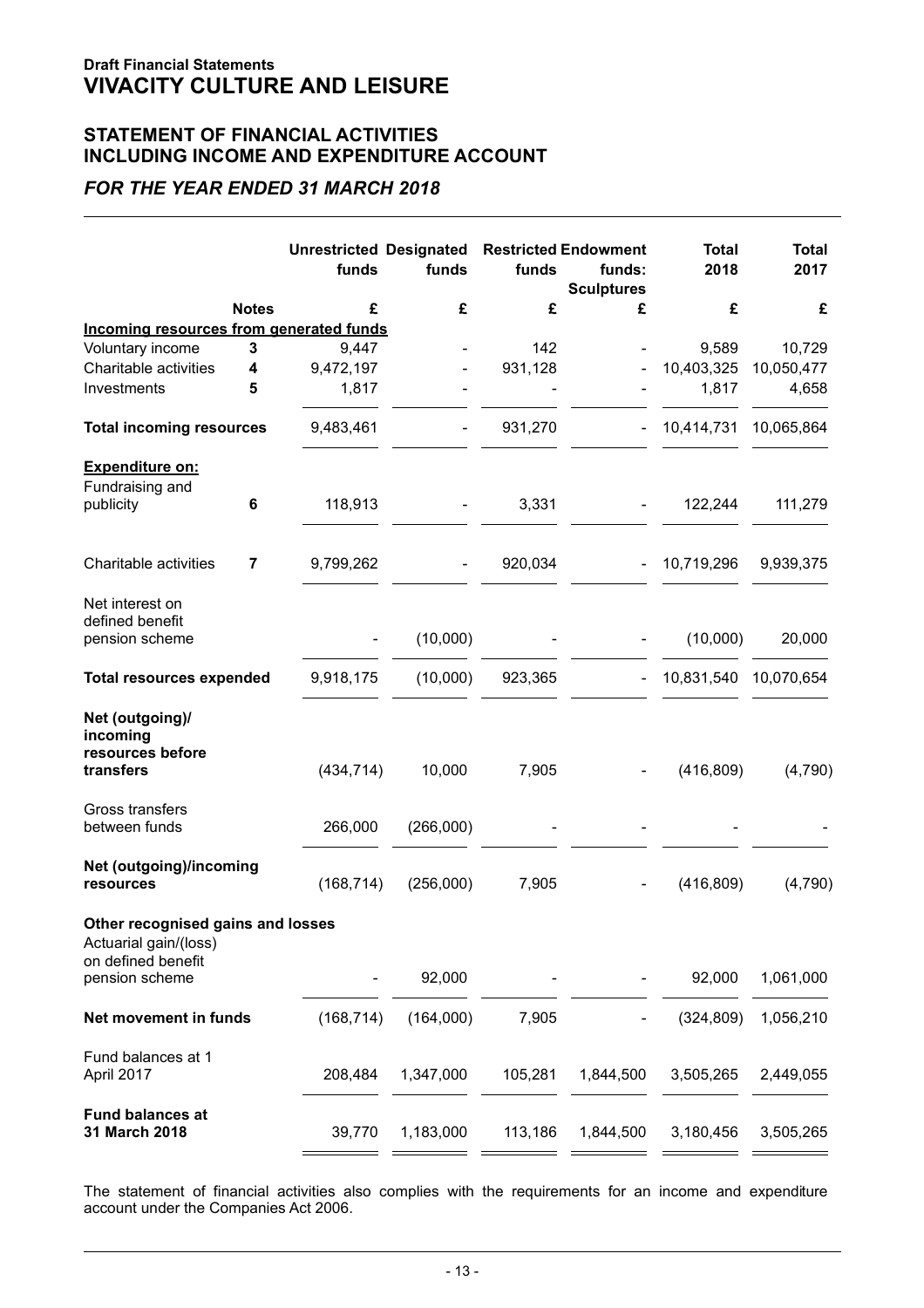## SUMMARY INCOME AND EXPENDITURE ACCOUNT FOR THE YEAR ENDED 31 MARCH 2018

|                                     | All income funds |            |
|-------------------------------------|------------------|------------|
|                                     | 2018<br>£        | 2017<br>£  |
| Gross income                        | 10,414,731       | 10,065,864 |
| Total expenditure from income funds | 10,831,540       | 10,070,654 |
| Net expenditure for the year        | (416, 809)       | (4,790)    |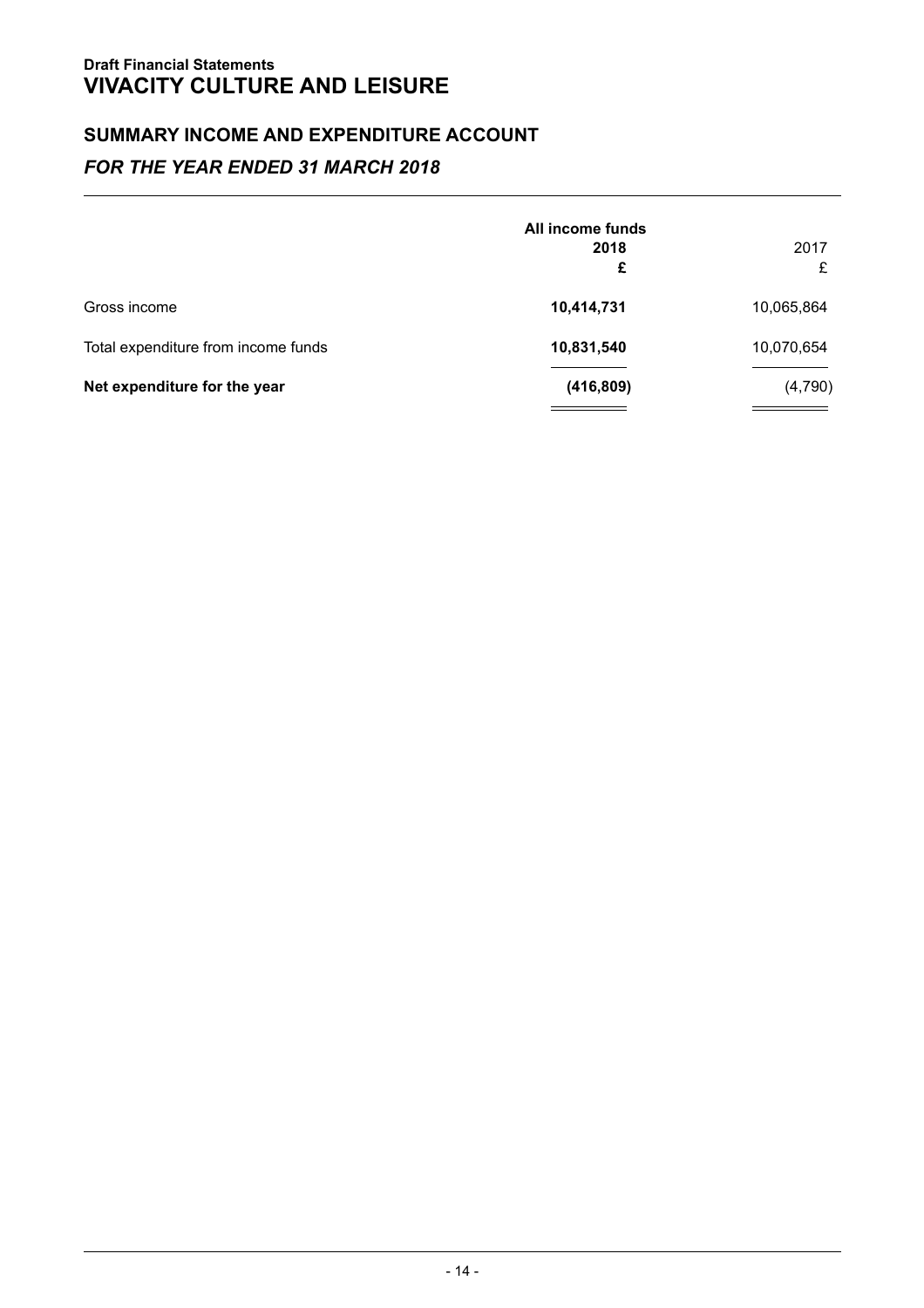## BALANCE SHEET

## AS AT 31 MARCH 2018

|                                                                          |              | 2018                |           | 2017                 |           |
|--------------------------------------------------------------------------|--------------|---------------------|-----------|----------------------|-----------|
|                                                                          | <b>Notes</b> | £                   | £         | £                    | £         |
| <b>Fixed assets</b>                                                      |              |                     |           |                      |           |
| Tangible assets                                                          | 12           |                     | 497,686   |                      | 468,336   |
| Heritage assets                                                          | 13           |                     | 1,844,500 |                      | 1,844,500 |
|                                                                          |              |                     | 2,342,186 |                      | 2,312,836 |
| <b>Current assets</b>                                                    |              |                     |           |                      |           |
| <b>Stocks</b>                                                            | 15           | 57,390              |           | 56,533               |           |
| <b>Debtors</b>                                                           | 16           | 607,108             |           | 412,666              |           |
| Cash at bank and in hand                                                 |              | 2,205,471           |           | 2,043,065            |           |
|                                                                          |              | 2,869,969           |           | 2,512,264            |           |
| <b>Creditors: amounts falling due within</b><br>one year                 | 17           | (2,414,699)         |           | (1,792,835)          |           |
| Net current assets                                                       |              |                     | 455,270   |                      | 719,429   |
| <b>Total assets less current liabilities</b>                             |              |                     | 2,797,456 |                      | 3,032,265 |
| Defined benefit pension surplus                                          | 19           |                     | 383,000   |                      | 473,000   |
| <b>Net assets</b>                                                        |              |                     | 3,180,456 |                      | 3,505,265 |
|                                                                          |              |                     |           |                      |           |
| <b>Capital funds</b><br>Endowment funds - general<br><b>Income funds</b> | 20           |                     | 1,844,500 |                      | 1,844,500 |
| <b>Restricted funds</b>                                                  | 21           |                     | 113,186   |                      | 105,281   |
| Unrestricted funds                                                       |              |                     |           |                      |           |
| Designated funds<br>General unrestricted funds                           | 22           | 1,183,000<br>39,770 |           | 1,347,000<br>208,484 |           |
|                                                                          |              |                     | 1,222,770 |                      | 1,555,484 |
|                                                                          |              |                     | 3,180,456 |                      | 3,505,265 |
|                                                                          |              |                     |           |                      |           |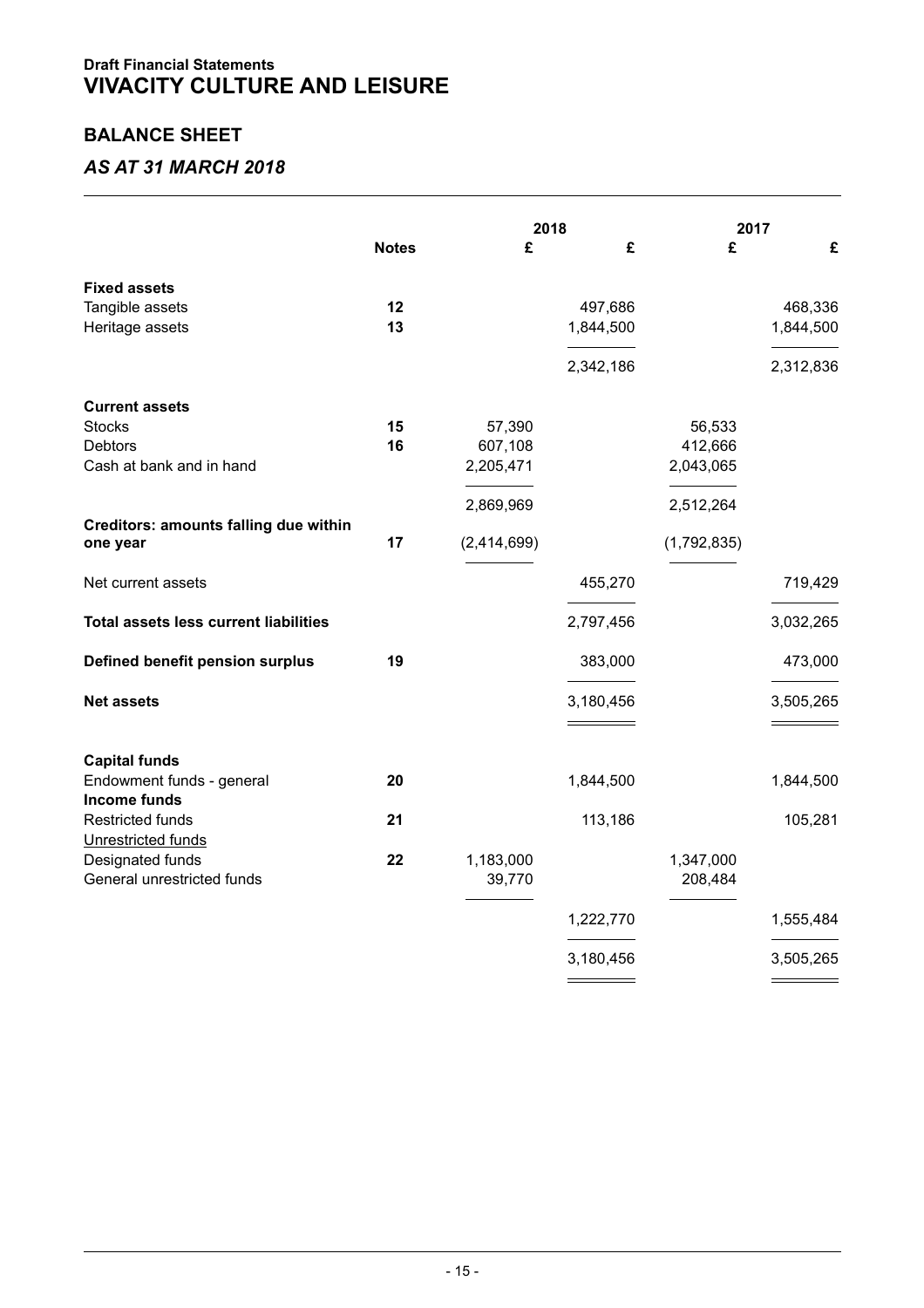## BALANCE SHEET (CONTINUED)

## AS AT 31 MARCH 2018

The company is entitled to the exemption from the audit requirement contained in section 477 of the Companies Act 2006, for the year ended 31 March 2018, although an audit has been carried out under section 144 of the Charities Act 2011. No member of the company has deposited a notice, pursuant to section 476, requiring an audit of these financial statements under the requirements of the Companies Act 2006.

The Community Trustees acknowledge their responsibilities for ensuring that the charity keeps accounting records which comply with section 386 of the Act and for preparing financial statements which give a true and fair view of the state of affairs of the company as at the end of the financial year and of its incoming resources and application of resources, including its income and expenditure, for the financial year in accordance with the requirements of sections 394 and 395 and which otherwise comply with the requirements of the Companies Act 2006 relating to financial statements, so far as applicable to the company.

These financial statements have been prepared in accordance with the provisions applicable to companies subject to the small companies regime.

The financial statements were approved by the Community Trustees on ..........................

.............................. Keith Marriott

**Trustee** 

Company Registration No. 07171668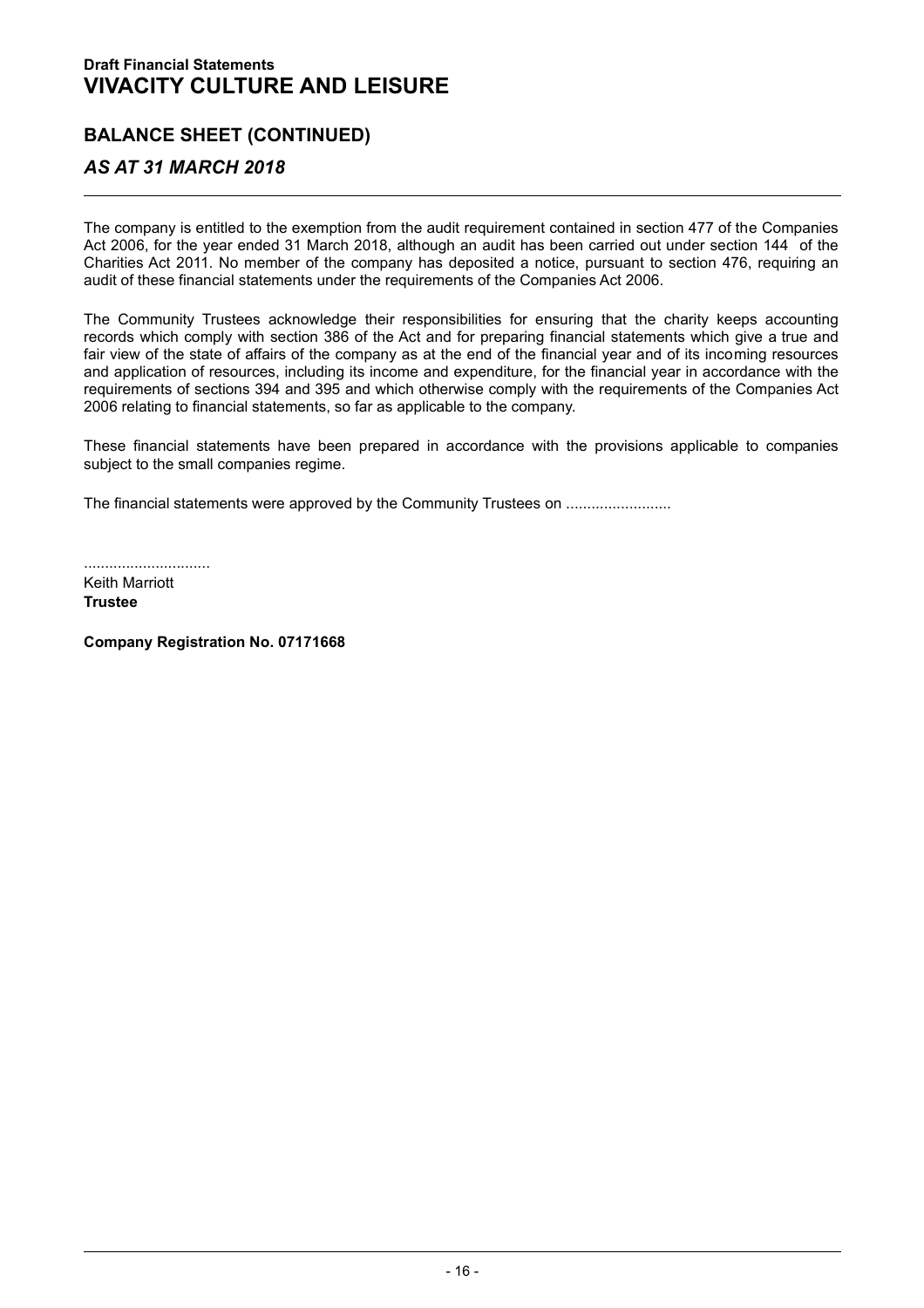## STATEMENT OF CASH FLOWS

## FOR THE YEAR ENDED 31 MARCH 2018

|                                                |              | 2018       |            | 2017       |            |
|------------------------------------------------|--------------|------------|------------|------------|------------|
|                                                | <b>Notes</b> | £          | £          | £          | £          |
| Cash flows from operating activities           |              |            |            |            |            |
| Cash generated from operations                 | 25           |            | 398,637    |            | 321,052    |
| <b>Investing activities</b>                    |              |            |            |            |            |
| Purchase of tangible fixed assets              |              | (238, 048) |            | (327, 044) |            |
| Interest received                              |              | 1,817      |            | 4,658      |            |
|                                                |              |            |            |            |            |
| Net cash used in investing activities          |              |            | (236, 231) |            | (322, 386) |
| Net cash used in financing activities          |              |            |            |            |            |
| Net increase/(decrease) in cash and cash       |              |            |            |            |            |
| equivalents                                    |              |            | 162,406    |            | (1, 334)   |
| Cash and cash equivalents at beginning of year |              |            | 2,043,065  |            | 2,044,399  |
| Cash and cash equivalents at end of year       |              |            | 2,205,471  |            | 2,043,065  |
|                                                |              |            |            |            |            |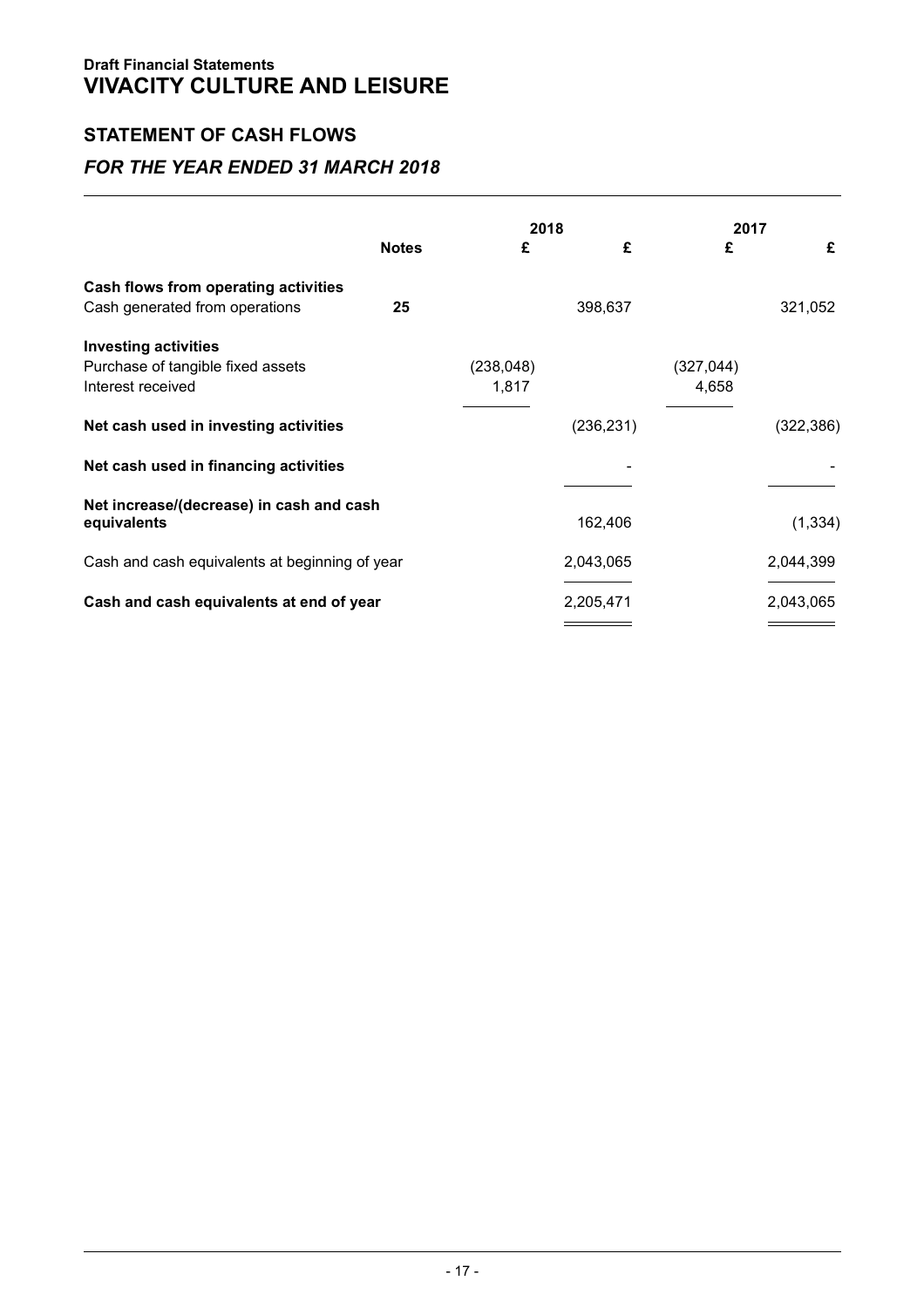## NOTES TO THE FINANCIAL STATEMENTS

### FOR THE YEAR ENDED 31 MARCH 2018

### 1 Accounting policies

### Charity information

Vivacity Culture and Leisure is a private company limited by guarantee incorporated in England and Wales. The registered office is Peterborough Central Library, Broadway, Peterborough, PE1 1RX.

### 1.1 Accounting convention

The accounts have been prepared in accordance with the charity's governing document, the Companies Act 2006 and "Accounting and Reporting by Charities: Statement of Recommended Practice applicable to charities preparing their accounts in accordance with the Financial Reporting Standard applicable in the UK and Republic of Ireland (FRS 102)" (as amended for accounting periods commencing from 1 January 2016). The charity is a Public Benefit Entity as defined by FRS 102.

The accounts are prepared in sterling, which is the functional currency of the charity. Monetary amounts in these financial statements are rounded to the nearest £.

The financial statements have been prepared under the historical cost convention, modified to include the revaluation of freehold properties and to include investment properties and certain financial instruments at fair value. The principal accounting policies adopted are set out below.

### 1.2 Going concern

The financial statements have been prepared on a going concern basis. Vivacity have a contract to deliver culture and leisure services on behalf of Peterborough City Council. The contract commenced in May 2010 for a period of 20 years with an option to extend for a further 5 years to 2035.

### 1.3 Charitable funds

Unrestricted funds are available for use at the discretion of the Community Trustees in furtherance of their charitable objectives unless the funds have been designated for other purposes.

Designated funds include a contingency fund to safeguard against unforeseen shortfalls or changes in the funding services and programmes. This is in line with the charity's reserves policy.

Restricted funds are subject to specific conditions by donors as to how they may be used. The purposes and uses of the restricted funds are set out in the notes to the financial statements.

Endowment funds are subject to specific conditions by donors that the capital must be maintained by the charity.

### 1.4 Incoming resources

Voluntary income is received by way of donations and gifts and is included in full in the Statement of Financial Activities when receivable. The value of services provided by volunteers has not been included.

Grants - fixed asset grants are recognised in full in the Statement of Financial Activities when the condition has been met and the asset has been purchased. Revenue grants are normally conditional upon a programme of activities and events being delivered, and are recognised in the Statement of Financial Activities when the activity or event has been delivered.

Income from investments is included in the year in which it is receivable.

Incoming resources from charitable activities includes sales of services and miscellaneous income from the public for accessing culture and leisure activities, in addition to the Management Service fee received from Peterborough City Council.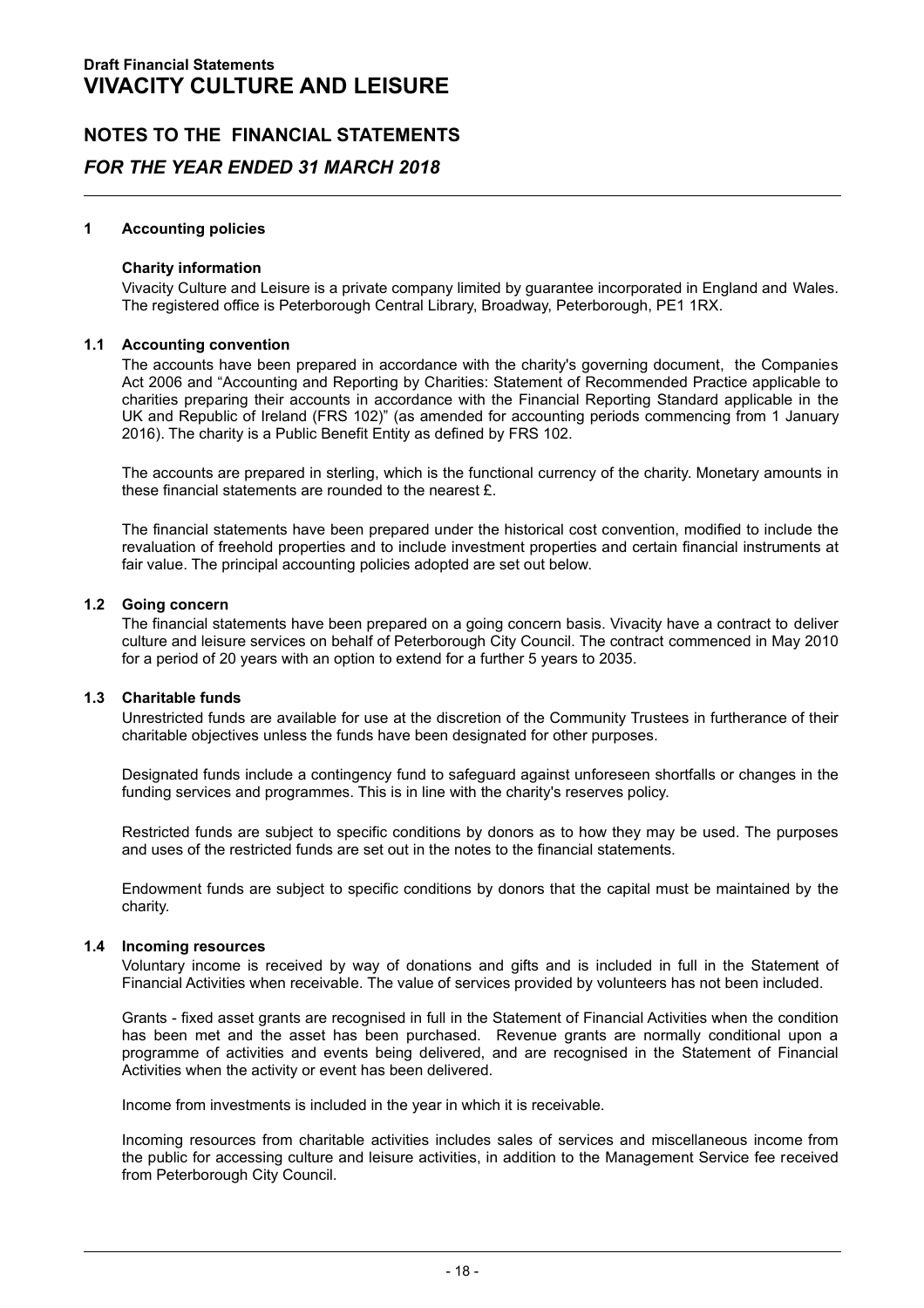### FOR THE YEAR ENDED 31 MARCH 2018

### 1 Accounting policies (Continued)

#### 1.5 Resources expended

Central support costs are apportioned over services in relation to the services direct costs.

Resources expended are recognised in the year in which they are incurred. Resources expended include attributed VAT that is not recoverable. Resources expended are allocated to the particular project where the project cost relates directly to that project. However, the cost of overall direction and administration on each project, comprising the salary and overhead costs of the central function, is estimated and apportioned to each project.

Charitable activities are those costs incurred directly in furtherance of the objects of the charity and include project management.

Governance costs are those costs incurred in connection with the strategic management of Vivacity Culture & Leisure. These include auditors fees, costs of holding Trustees board and sub-committee meetings, recruitment of new Trustees and business development.

### 1.6 Tangible fixed assets

Tangible fixed assets are initially measured at cost and subsequently measured at cost or valuation, net of depreciation and any impairment losses.

Depreciation is recognised so as to write off the cost or valuation of assets less their residual values over their useful lives on the following bases:

| Land and buildings             | 7% - 20% straight line  |
|--------------------------------|-------------------------|
| Plant and machinery            | 10% - 33% straight line |
| Fixtures, fittings & equipment | 33% straight line       |
| Motor vehicles                 | 10% - 14% straight line |

The gain or loss arising on the disposal of an asset is determined as the difference between the sale proceeds and the carrying value of the asset, and is recognised in net income/(expenditure) for the year.

The charity has a capitalisation policy in place for any expenditure over £5,000.

The financial statements do not include the cost of land, buildings and equipment used at minimal rent by Vivacity Culture and Leisure, whose title rests with Peterborough City Council. It is not practicably possible to attribute a value to this benefit.

### 1.7 Heritage assets

Heritage assets (sculptures) have been valued in the accounts at their market value as at September 2012. An annual review of each sculpture will be carried out to identify any indications of impairment.

### 1.8 Impairment of fixed assets

At each reporting end date, the charity reviews the carrying amounts of its tangible and intangible assets to determine whether there is any indication that those assets have suffered an impairment loss. If any such indication exists, the recoverable amount of the asset is estimated in order to determine the extent of the impairment loss (if any).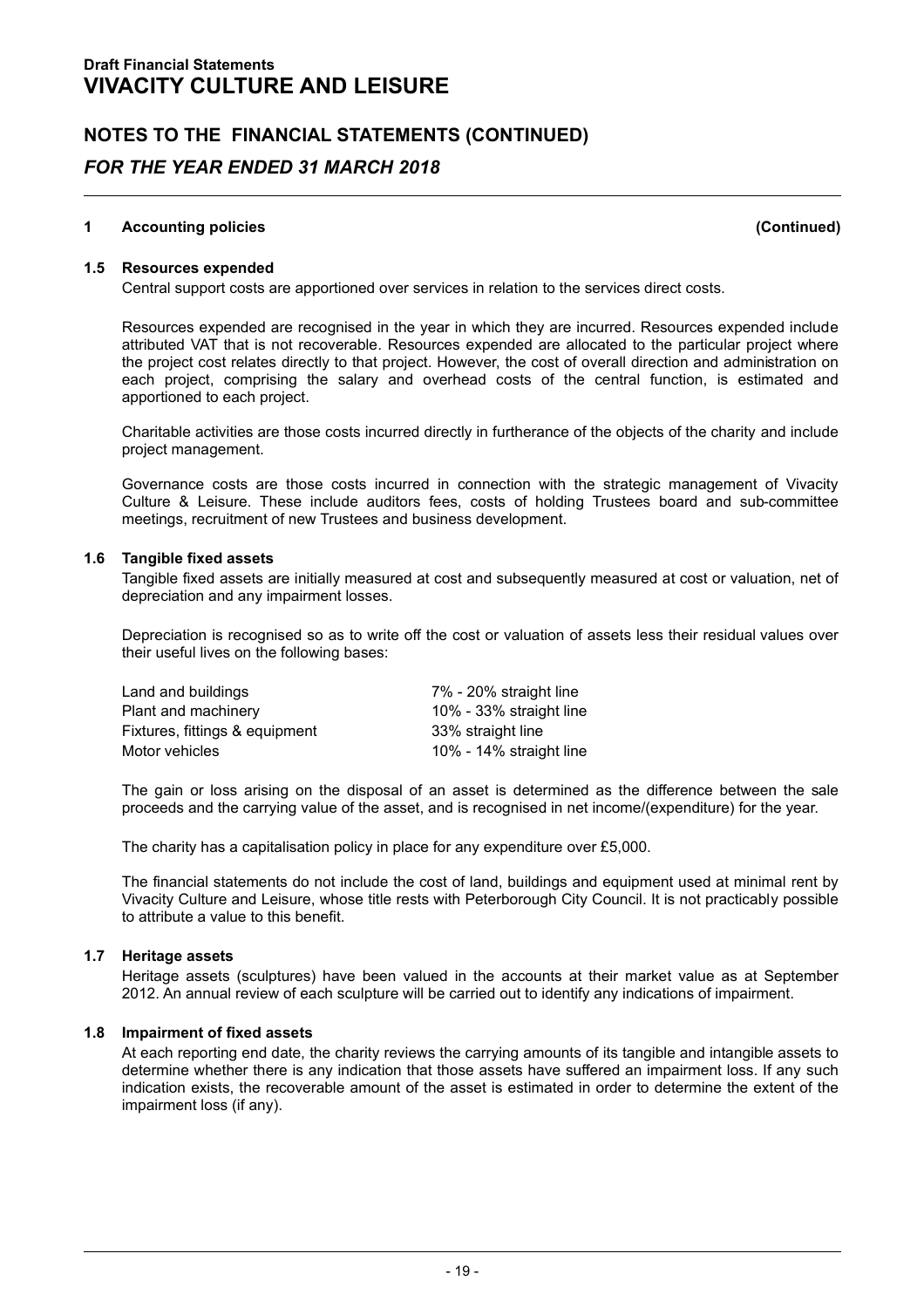### FOR THE YEAR ENDED 31 MARCH 2018

### 1 Accounting policies (Continued)

#### 1.9 Stocks

Stocks are stated at the lower of cost and estimated selling price less costs to complete and sell. Cost comprises direct materials and, where applicable, direct labour costs and those overheads that have been incurred in bringing the stocks to their present location and condition. Items held for distribution at no or nominal consideration are measured the lower of replacement cost and cost.

Net realisable value is the estimated selling price less all estimated costs of completion and costs to be incurred in marketing, selling and distribution.

#### 1.10 Cash and cash equivalents

Cash and cash equivalents include cash in hand, deposits held at call with banks, other short-term liquid investments with original maturities of three months or less, and bank overdrafts. Bank overdrafts are shown within borrowings in current liabilities.

### 1.11 Financial instruments

The charity has elected to apply the provisions of Section 11 'Basic Financial Instruments' and Section 12 'Other Financial Instruments Issues' of FRS 102 to all of its financial instruments.

Financial instruments are recognised in the charity's balance sheet when the charity becomes party to the contractual provisions of the instrument.

Financial assets and liabilities are offset, with the net amounts presented in the financial statements, when there is a legally enforceable right to set off the recognised amounts and there is an intention to settle on a net basis or to realise the asset and settle the liability simultaneously.

### Basic financial assets

Basic financial assets, which include trade and other receivables and cash and bank balances, are initially measured at transaction price including transaction costs and are subsequently carried at amortised cost using the effective interest method unless the arrangement constitutes a financing transaction, where the transaction is measured at the present value of the future receipts discounted at a market rate of interest.

### Basic financial liabilities

Basic financial liabilities, including trade and other payables, are initially recognised at transaction price unless the arrangement constitutes a financing transaction, where the debt instrument is measured at the present value of the future receipts discounted at a market rate of interest. Debt instruments are subsequently carried at amortised cost, using the effective interest rate method.

Trade payables are obligations to pay for goods or services that have been acquired in the ordinary course of operations from suppliers. Accounts payable are classified as current liabilities if payment is due within one year or less. If not, they are presented as non-current liabilities. Trade payables are recognised initially at transaction price and subsequently measured at amortised cost using the effective interest method.

#### 1.12 Employee benefits

The cost of any unused holiday entitlement is recognised in the period in which the employee's services are received.

Termination benefits are recognised immediately as an expense when the charity is demonstrably committed to terminate the employment of an employee or to provide termination benefits.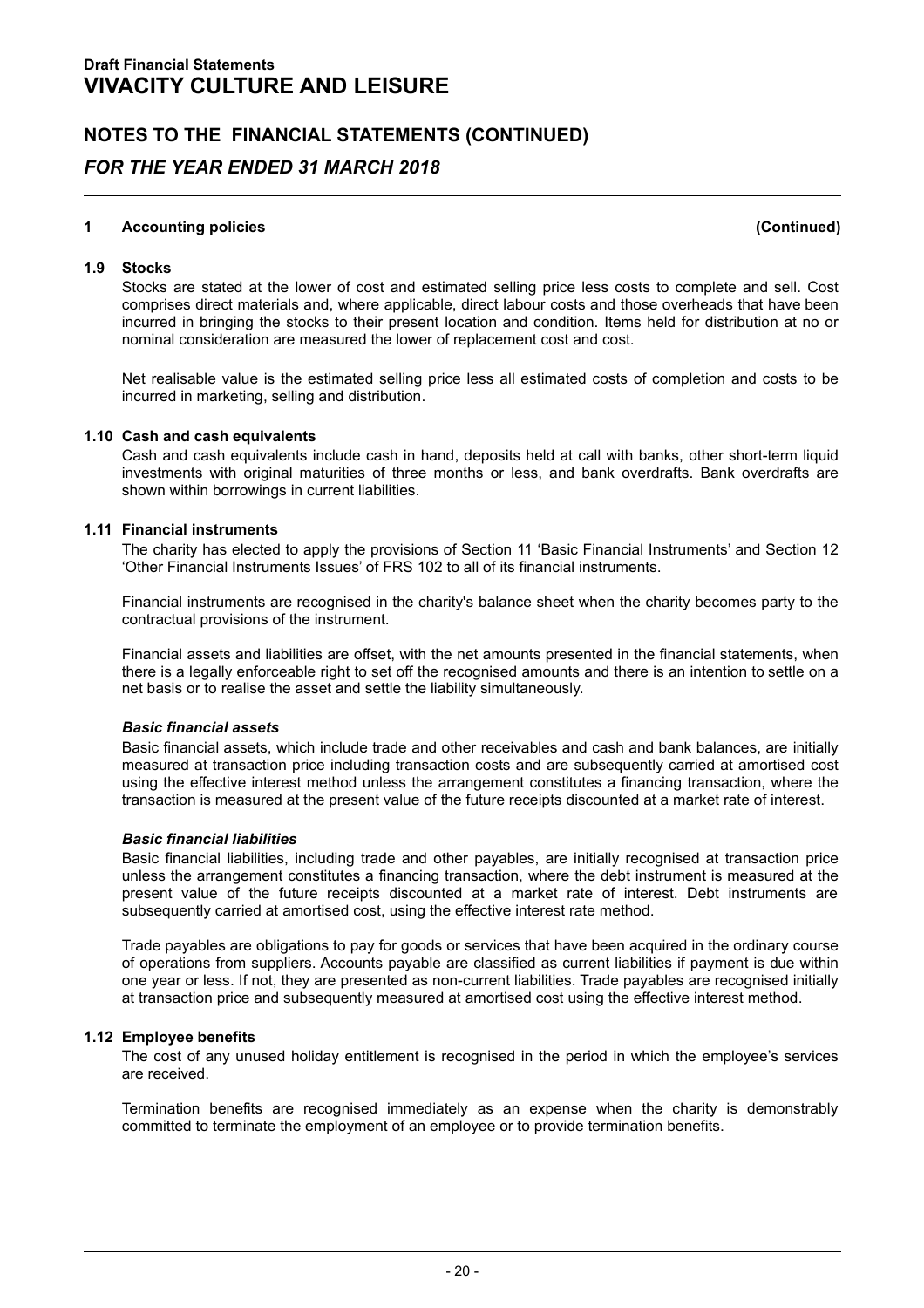### FOR THE YEAR ENDED 31 MARCH 2018

### 1 Accounting policies (Continued)

### 1.13 Retirement benefits

Payments to defined contribution retirement benefit schemes are charged as an expense as they fall due.

Vivacity Culture & Leisure operates a defined contribution scheme for all new employees and a defined benefit scheme for employees in post to 1 May 2010 and who were a member at the time of the Cambridgeshire Local Government Pension scheme, both of which require contributions to be made to separately administered funds.

Contributions in respect of the defined contribution scheme are charged to the income and expenditure account as they become payable in accordance with the scheme rules.

Contributions to the defined benefit scheme are charged to the income and expenditure account so as to spread the cost over the employees' working lives with Vivacity Culture & Leisure.

### 1.14 Leases

Rentals payable under operating leases, including any lease incentives received, are charged to income on a straight line basis over the term of the relevant lease.

### 2 Critical accounting estimates and judgements

In the application of the charity's accounting policies, the Community Trustees are required to make judgements, estimates and assumptions about the carrying amount of assets and liabilities that are not readily apparent from other sources. The estimates and associated assumptions are based on historical experience and other factors that are considered to be relevant. Actual results may differ from these estimates.

The estimates and underlying assumptions are reviewed on an ongoing basis. Revisions to accounting estimates are recognised in the period in which the estimate is revised where the revision affects only that period, or in the period of the revision and future periods where the revision affects both current and future periods.

### 3 Voluntary income

|                                  | <b>Unrestricted</b><br>funds | <b>Restricted</b><br>funds | <b>Total</b><br>2018 | <b>Total</b><br>2017 |
|----------------------------------|------------------------------|----------------------------|----------------------|----------------------|
|                                  | £                            | £                          | £                    | £                    |
| Donations and gifts              | 9.447                        | 142                        | 9,589                | 10,729               |
| For the year ended 31 March 2017 | 9,485                        | 1.244                      |                      | 10,729               |
|                                  |                              |                            |                      |                      |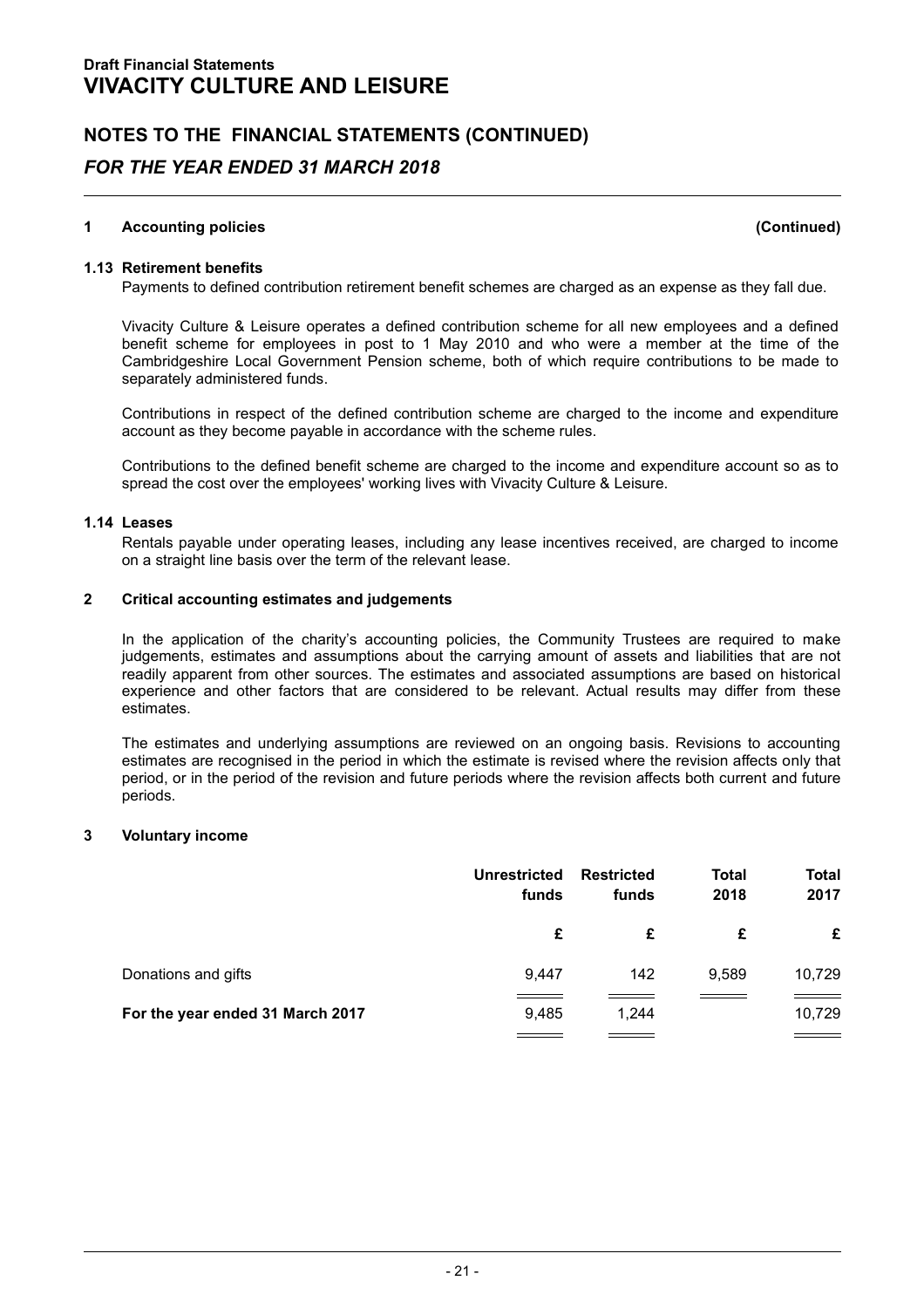## NOTES TO THE FINANCIAL STATEMENTS (CONTINUED) FOR THE YEAR ENDED 31 MARCH 2018

### 4 Charitable activities

|                                 | 2018       | 2017       |
|---------------------------------|------------|------------|
|                                 | £          | £          |
| <b>Sports Services</b>          | 6,363,620  | 6,103,160  |
| Arts                            | 143,240    | 99,975     |
| Museums, Libraries and Archives | 639,688    | 734,744    |
| Management Service Fee          | 1,514,149  | 1,513,657  |
| Service Level Agreements        | 607,240    | 600,218    |
| Theatre                         | 1,135,388  | 996,426    |
| Other income                    |            | 2,297      |
|                                 | 10,403,325 | 10,050,477 |
| Analysis by fund                |            |            |
| Unrestricted funds              | 9,472,197  | 9,044,652  |
| <b>Restricted funds</b>         | 931,128    | 1,005,825  |
|                                 | 10,403,325 | 10,050,477 |
|                                 |            |            |

### 5 Investments

|                     | 2018<br>£ | 2017  |
|---------------------|-----------|-------|
|                     |           | £     |
| Interest receivable | 1,817     | 4,658 |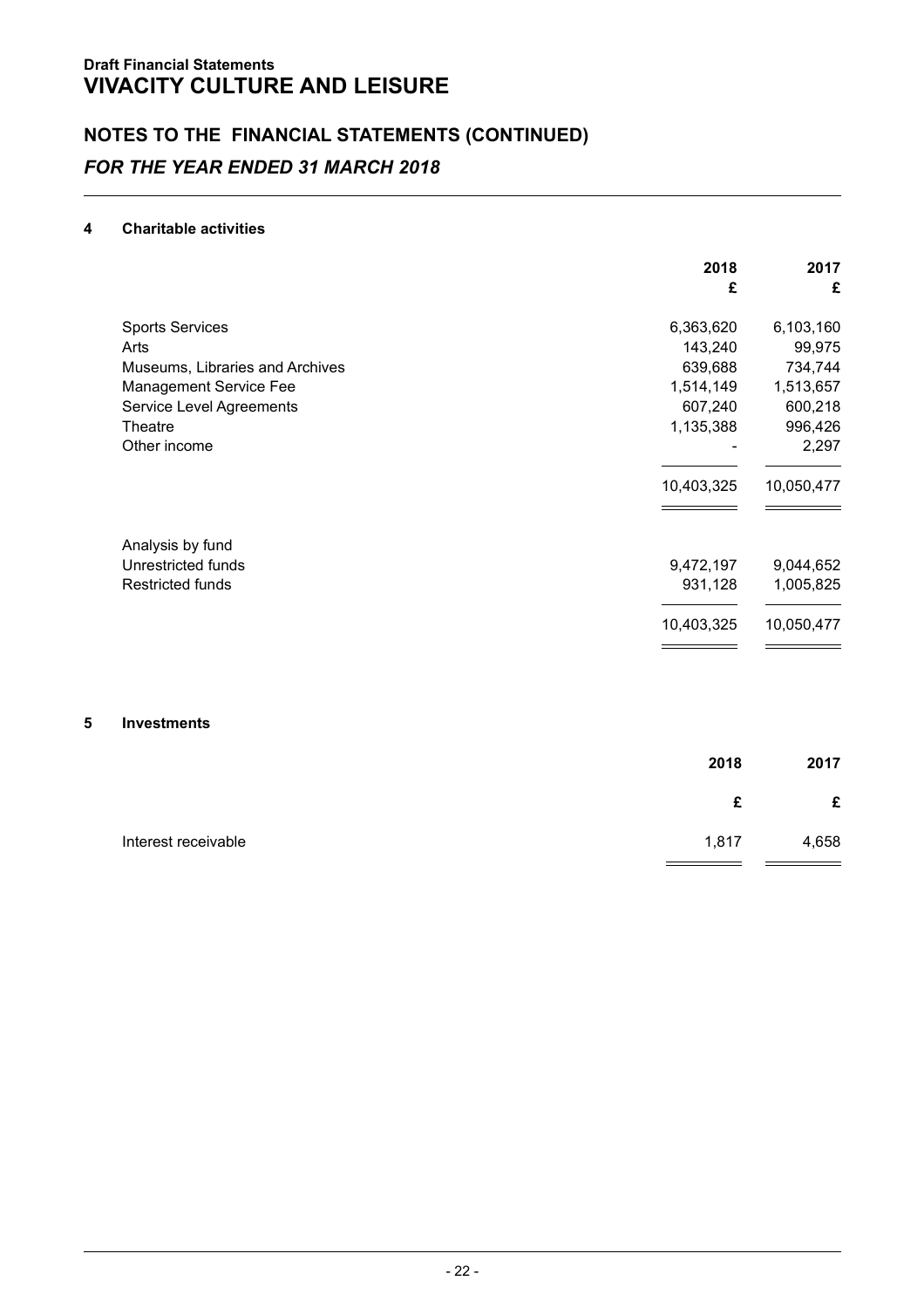### 6 Expenditure on fundraising and publicity

|                                  | Unrestricted<br>funds | <b>Restricted</b><br>funds | <b>Total</b><br>2018 | <b>Total</b><br>2017 |
|----------------------------------|-----------------------|----------------------------|----------------------|----------------------|
|                                  | £                     | £                          | £                    | £                    |
| Other fundraising costs          | 15,617                |                            | 15,617               | 27,574               |
| Staff costs                      | 93,419                |                            | 93,419               | 71,199               |
| Depreciation and impairment      | 9                     |                            | 9                    | 33                   |
| Support costs                    | 9,868                 | 3,331                      | 13,199               | 12,473               |
|                                  | 118,913               | 3,331                      | 122,244              | 111,279              |
| For the year ended 31 March 2017 |                       |                            |                      |                      |
| Fundraising and publicity        | 108,074               | 3,205                      |                      | 111,279              |
|                                  |                       |                            |                      |                      |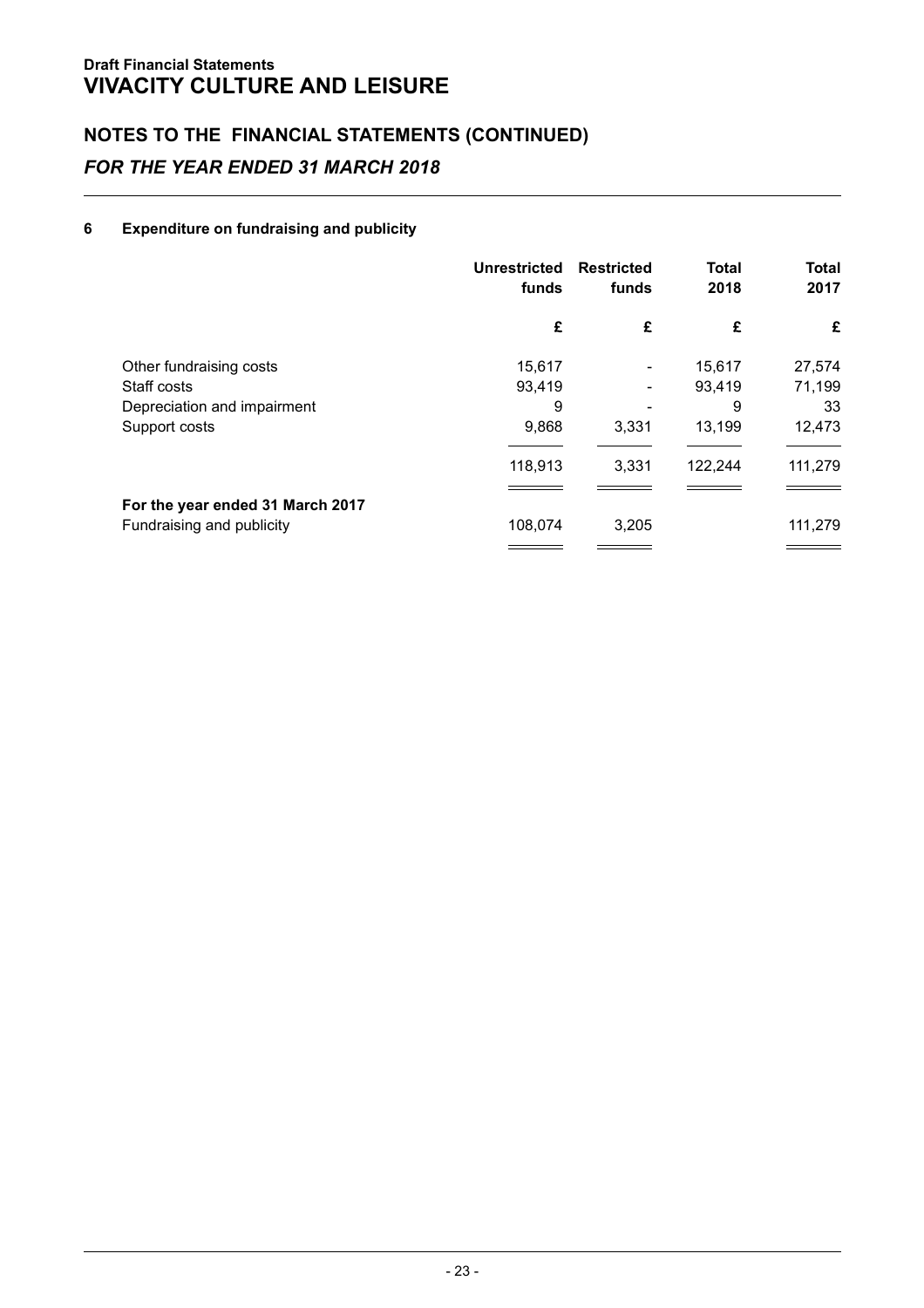### 7 Expenditure on charitable activities

|                                     | <b>MLA</b> | <b>Sports</b><br>services | <b>Arts</b> | <b>Theatre</b> | <b>Total</b> | <b>Total</b><br>2017 |
|-------------------------------------|------------|---------------------------|-------------|----------------|--------------|----------------------|
|                                     | £          | £                         | £           | £              | £            | £                    |
| Staff costs                         | 1,358,674  | 3,178,937                 | 114,759     | 491,688        | 5,144,058    | 4,758,565            |
| Depreciation                        | 46,373     | 130,869                   | 82          | 31,374         | 208,698      | 265,124              |
| Other costs                         | 850,002    | 2,134,019                 | 267,913     | 956,417        | 4,208,351    | 3,798,515            |
|                                     | 2,255,049  | 5,443,825                 | 382,754     | 1,479,479      | 9,561,107    | 8,822,204            |
| Share of support costs              |            |                           |             |                |              |                      |
| (see note 8)<br>Share of governance | 222,833    | 537,933                   | 37,822      | 146,195        | 944,783      | 940,561              |
| costs (see note 8)                  | 50,333     | 121,508                   | 8,543       | 33,022         | 213,406      | 176,610              |
|                                     | 2,528,215  | 6,103,266                 | 429,119     | 1,658,696      | 10,719,296   | 9,939,375            |
| Analysis by fund                    |            |                           |             |                |              |                      |
| <b>Unrestricted funds</b>           | 2,040,703  | 5,877,015                 | 279,351     | 1,602,193      | 9,799,262    |                      |
| <b>Restricted funds</b>             | 487,512    | 226,251                   | 149,768     | 56,503         | 920,034      |                      |
|                                     | 2,528,215  | 6,103,266                 | 429,119     | 1,658,696      | 10,719,296   |                      |
| For the year ended 31 March 2017    |            |                           |             |                |              |                      |
| Unrestricted funds                  |            |                           |             |                |              | 8,985,086            |
| Restricted funds                    | 527,316    | 266,169                   | 103,076     | 57,728         |              | 954,289              |
|                                     | 2,347,573  | 5,824,105                 | 311,256     | 1,456,441      |              | 9,939,375            |
|                                     | 1,820,257  | 5,557,936                 | 208,180     | 1,398,713      |              |                      |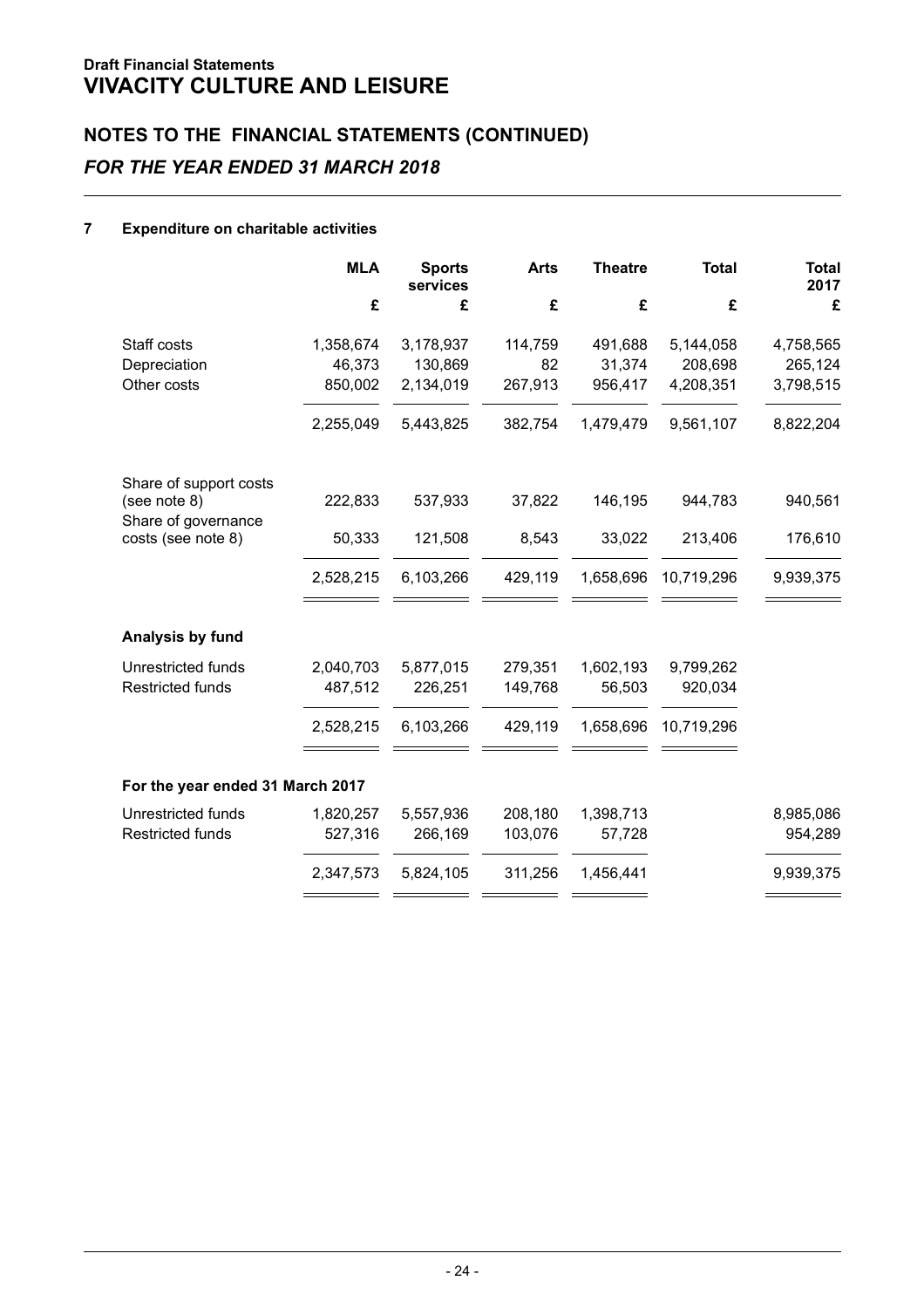## FOR THE YEAR ENDED 31 MARCH 2018

### 8 Support costs

|                       |         | <b>Support Governance</b> | 2018      | 2017      |  |
|-----------------------|---------|---------------------------|-----------|-----------|--|
|                       | costs   | costs                     |           |           |  |
|                       | £       | £                         | £         | £         |  |
| Staff costs           | 347,132 | 175,349                   | 522,481   | 471,709   |  |
| Depreciation          | 770     |                           | 770       | 2,945     |  |
| ICT                   | 381,153 |                           | 381,153   | 426,005   |  |
| Legal services        | 25,692  |                           | 25,692    | (1,653)   |  |
| HR and payroll        | 118,477 |                           | 118,477   | 117,529   |  |
| Other costs           | 82,333  | 40,491                    | 122,824   | 113,143   |  |
|                       | 955,557 | 215,840                   | 1,171,397 | 1,129,678 |  |
| Analysed between      |         |                           |           |           |  |
| Fundraising           | 10,774  | 2,434                     | 13,208    | 12,507    |  |
| Charitable activities | 944,783 | 213,406                   | 1,158,189 | 1,117,171 |  |
|                       | 955,557 | 215,840                   | 1,171,397 | 1,129,678 |  |
|                       |         |                           |           |           |  |

### 9 Community Trustees

None of the Community Trustees (or any persons connected with them) received any remuneration during this or the prior year.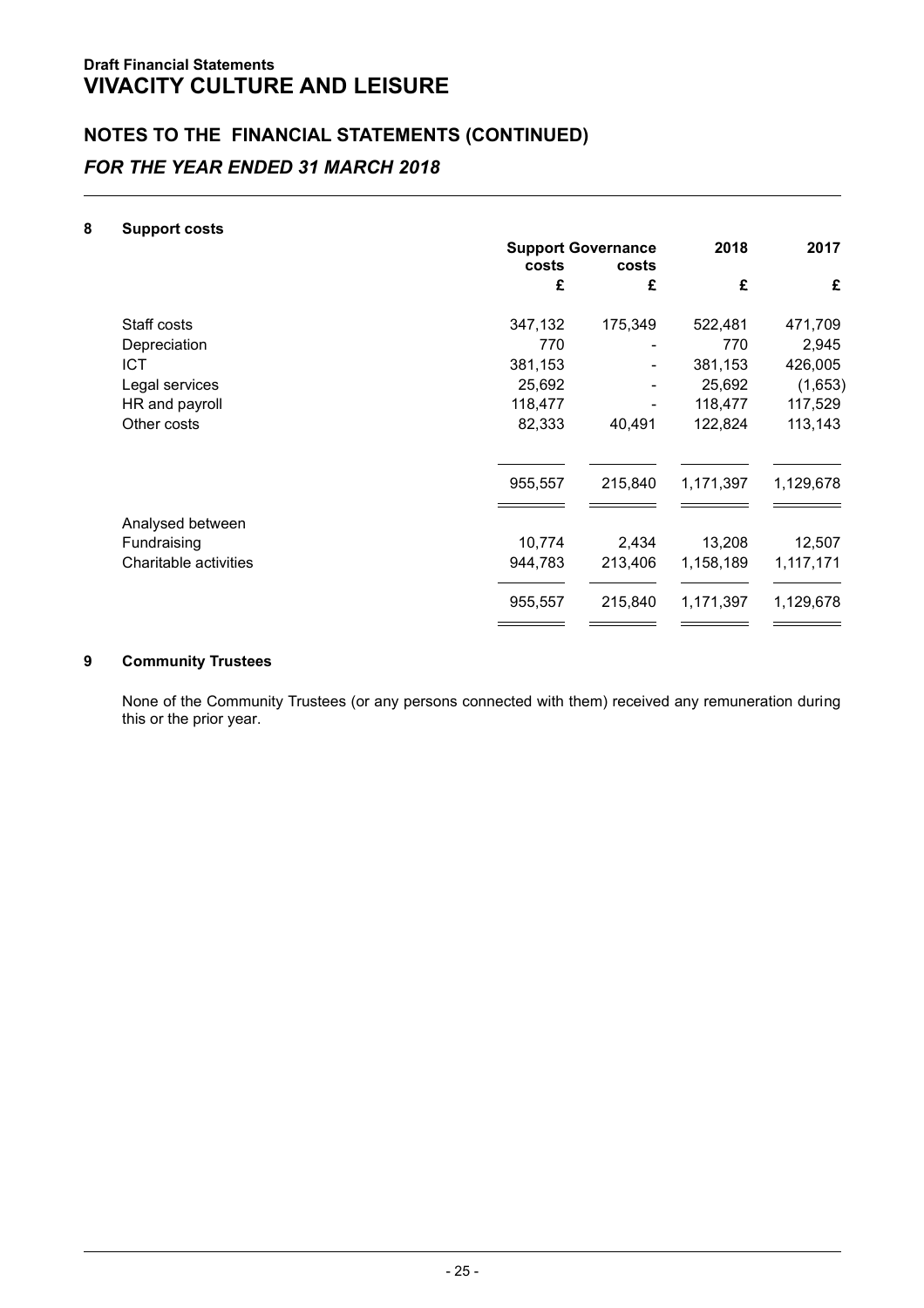## FOR THE YEAR ENDED 31 MARCH 2018

### 10 Employees

### Number of employees

The average monthly number employees during the year was:

|                                 | 2018          | 2017          |
|---------------------------------|---------------|---------------|
|                                 | <b>Number</b> | <b>Number</b> |
| Museums, Libraries and Archives | 86            | 86            |
| <b>Sports Services</b>          | 268           | 262           |
| Arts                            | 4             | 6             |
| Theatre                         | 40            | 31            |
| Support                         | 26            | 22            |
|                                 | 424           | 407           |
| <b>Employment costs</b>         | 2018          | 2017          |
|                                 | £             | £             |
| Wages and salaries              | 5,254,524     | 4,830,498     |
| Social security costs           | 305,064       | 257,081       |
| Other pension costs             | 200,370       | 213,894       |
|                                 | 5,759,958     | 5,301,473     |
|                                 |               |               |

The average monthly number of employees on a full time equivalent basis during the year was xxx (2017  $-217$ ).

Included in the above are redundancy costs of £58,146 (2017 - £7,958).

The number of employees whose annual remuneration was £60,000 or more were:

|                  | 2018          | 2017          |
|------------------|---------------|---------------|
|                  | <b>Number</b> | <b>Number</b> |
| 60,000 to 70,000 | -             | $\mathbf{2}$  |
| 70,000 to 80,000 |               | -             |
| 80,000 to 90,000 |               |               |
|                  |               |               |

Of the employees whose emoluments exceed £60,000, 1 (2017: 1) have retirement benefits accruing under defined benefit pension schemes.

### 11 Taxation

Given that the primary objective of the charitable company is charitable and the charitable company is not trading for profit, the charitable company is exempt from taxation under section 505 of ICTA 1988.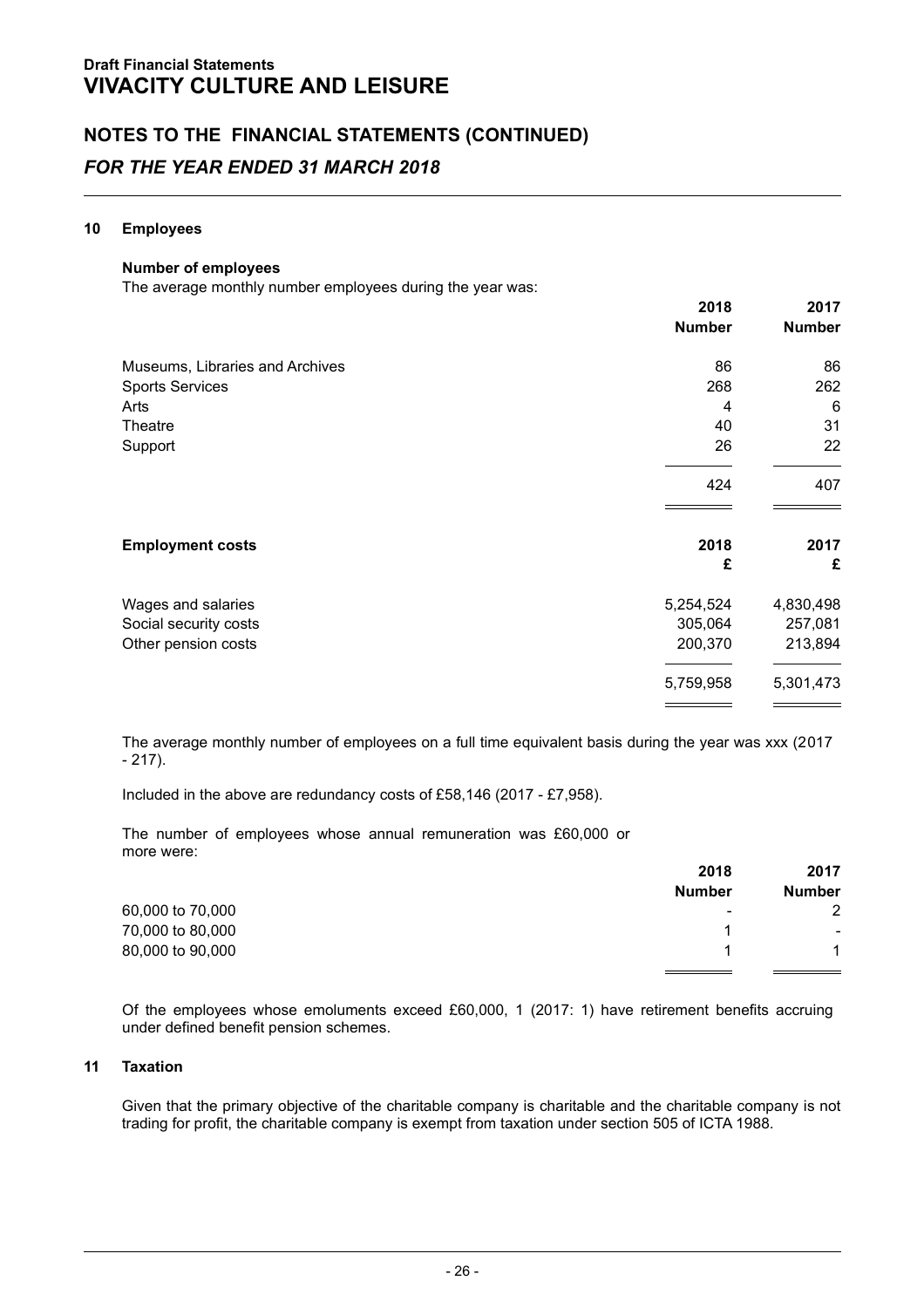### FOR THE YEAR ENDED 31 MARCH 2018

### 12 Tangible fixed assets

|                                    | <b>Land and</b><br>buildings | <b>Plant and</b><br>machinery | Fixtures,<br>fittings &<br>equipment | <b>Motor</b><br>vehicles | <b>Total</b> |
|------------------------------------|------------------------------|-------------------------------|--------------------------------------|--------------------------|--------------|
|                                    | £                            | £                             | £                                    | £                        | £            |
| Cost                               |                              |                               |                                      |                          |              |
| At 1 April 2017                    | 68,197                       | 1,267,677                     | 415,024                              |                          | 1,750,898    |
| Additions                          | 29,827                       | 107,370                       |                                      | 100,851                  | 238,048      |
| At 31 March 2018                   | 98,024                       | 1,375,047                     | 415,024                              | 100,851                  | 1,988,946    |
| <b>Depreciation and impairment</b> |                              |                               |                                      |                          |              |
| At 1 April 2017                    | 14,212                       | 954,347                       | 314,003                              |                          | 1,282,562    |
| Depreciation charged in the year   | 9,506                        | 152,459                       | 36,942                               | 9,791                    | 208,698      |
| At 31 March 2018                   | 23,718                       | 1,106,806                     | 350,945                              | 9,791                    | 1,491,260    |
| <b>Carrying amount</b>             |                              |                               |                                      |                          |              |
| At 31 March 2018                   | 74,306                       | 268,241                       | 64,079                               | 91,060                   | 497,686      |
| At 31 March 2017                   | 53,985                       | 313,330                       | 101,021                              |                          | 468,336      |
|                                    |                              |                               |                                      |                          |              |

### 13 Heritage assets

The heritage assets are a collection of 26 sculptures which were donated from the Peterborough Sculpture Trust on 31 March 2014. The assets have been valued and a full conditions survey conducted in September 2012 by Rupert Harris Conservation at £1,844,500. An interim valuation on all 26 sculptures in the range was carried out in March 2018 with no impairment of these items noted. The collection ranges in size and material, most of which are on permanent display around the city of Peterborough. The collection has increased in value in the current year following the restoration of 'Places to Be' by Antony Gormley, a collection of three figures which are now on display on the roof tops of Peterborough's Cathedral Square. The sculptures can only be sold to develop the collection further, and to advance the education and enjoyment of the public in art by placing, maintaining and promoting the collection in public places.

| 14 | <b>Financial instruments</b>               | 2018      | 2017      |
|----|--------------------------------------------|-----------|-----------|
|    |                                            | £         | £         |
|    | <b>Carrying amount of financial assets</b> |           |           |
|    | <b>Trade Debtors</b>                       | 505,495   | 268,739   |
|    | Cash                                       | 2,205,471 | 2,043,065 |
|    | Other debtors                              | 19,944    | 61,265    |
|    | Accrued income                             | 37,443    | 33,495    |
|    |                                            | 2,768,353 | 2,406,564 |
|    |                                            |           |           |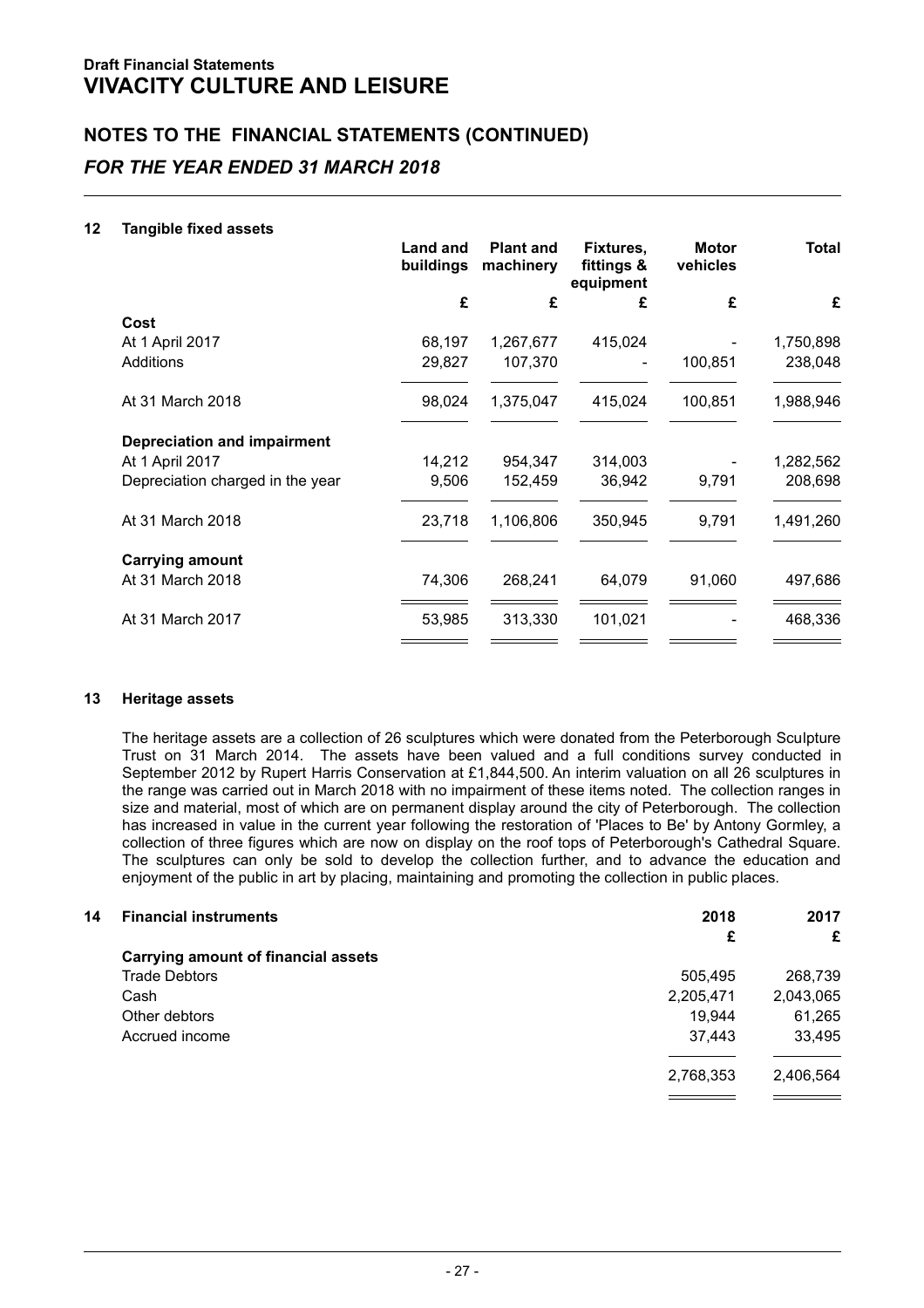## FOR THE YEAR ENDED 31 MARCH 2018

|    |                                                 |              |           | (Continued) |
|----|-------------------------------------------------|--------------|-----------|-------------|
| 14 | <b>Financial instruments</b>                    |              | 2018      | 2017        |
|    | <b>Carrying amount of financial liabilities</b> |              |           |             |
|    | <b>Trade creditors</b>                          |              | 281,923   | 590,990     |
|    | Other creditors                                 |              | 327,708   | 230,182     |
|    | Accruals                                        |              | 1,049,198 | 426,645     |
|    |                                                 |              | 1,658,829 | 1,247,817   |
| 15 | <b>Stocks</b>                                   |              |           |             |
|    |                                                 |              | 2018      | 2017        |
|    |                                                 |              | £         | £           |
|    | Finished goods and goods for resale             |              | 57,390    | 56,533      |
| 16 | <b>Debtors</b>                                  |              |           |             |
|    |                                                 |              | 2018      | 2017        |
|    | Amounts falling due within one year:            |              | £         | £           |
|    | Trade debtors                                   |              | 505,495   | 268,739     |
|    | Other debtors                                   |              | 19,944    | 61,265      |
|    | Prepayments and accrued income                  |              | 81,669    | 82,662      |
|    |                                                 |              | 607,108   | 412,666     |
| 17 | Creditors: amounts falling due within one year  |              |           |             |
|    |                                                 |              | 2018      | 2017        |
|    |                                                 | <b>Notes</b> | £         | £           |
|    | Other taxation and social security              |              | 217,642   | 106,902     |
|    | Deferred income                                 | 18           | 538,228   | 438,116     |
|    | <b>Trade creditors</b>                          |              | 281,923   | 590,990     |
|    | Other creditors                                 |              | 327,708   | 230,182     |
|    | Accruals                                        |              | 1,049,198 | 426,645     |
|    |                                                 |              | 2,414,699 | 1,792,835   |
|    |                                                 |              |           |             |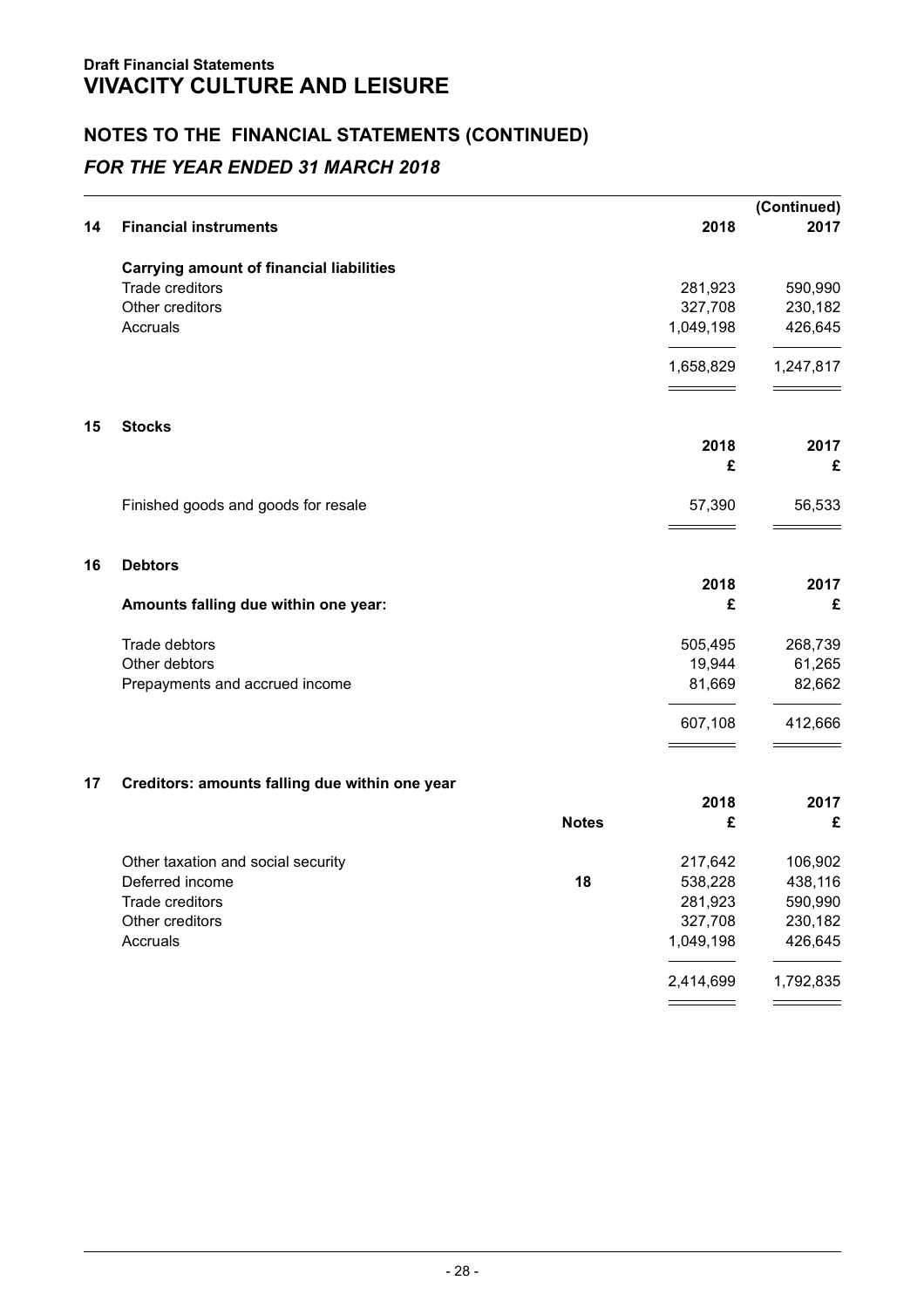### 18 Deferred income

|                                                                     | 2018<br>£ | 2017<br>£ |
|---------------------------------------------------------------------|-----------|-----------|
| Deferred grants and income in advance                               | 538,228   | 438,116   |
| Deferred income is included in the financial statements as follows: |           |           |
| <b>Current liabilities</b>                                          | 538,228   | 438,116   |
|                                                                     |           |           |

### 19 Retirement benefit schemes

Vivacity Culture & Leisure offers a defined contribution scheme for all employees who are not members of the defined benefit scheme. Contributions are made to a separately administered fund.

Contributions in respect of the defined contribution scheme are charged to the income and expenditure account as they become payable in accordance with the scheme rules. The employer's contribution is a maximum of 6%. As at 31 March 2018 there were 141 active members in this scheme.

The charge to profit and loss in respect of defined contribution schemes was £38,267 (2017 - £43,068).

### Defined benefit schemes

Vivacity Culture & Leisure participates in the Cambridgeshire Local Government Pension Scheme. The Scheme is funded and is contracted out of the state scheme. This scheme has been closed to all new employees with effect from 1 May 2010. The employer's contribution is 18.8%. As at 31 March 2018 there were 37 active members in this scheme. An actuary valuation was conducted during 2017-18 and future employers contributions will remain 18.8%.

The Cambridgeshire Local Government Pension Scheme, a final salary defined benefit scheme, is administered in accordance with the Local Government Pension Scheme Regulations 2007. For the purposes of FRS102 it has been possible to identify Vivacity's share of the underlying assets and liabilities of the Cambridgeshire County Council Pension Fund.

The assets of the scheme are invested and managed independently of the finances of the Charity. The pension costs relating to this scheme is calculated on the projected unit method and is assessed with the advice of a qualified actuary. The latest actuarial valuation of this scheme was on 31 March 2018 and was carried out by Hymans Robertson LLP, an independent actuary.

### Key assumptions

|                                                  | 2018 | 2017 |
|--------------------------------------------------|------|------|
|                                                  | %    | %    |
| Discount rate                                    | 2.7  | 27   |
| Expected rate of increase of pensions in payment | 2.3  | 2.4  |
| Expected rate of salary increases                | 2.6  | 2.7  |
|                                                  |      |      |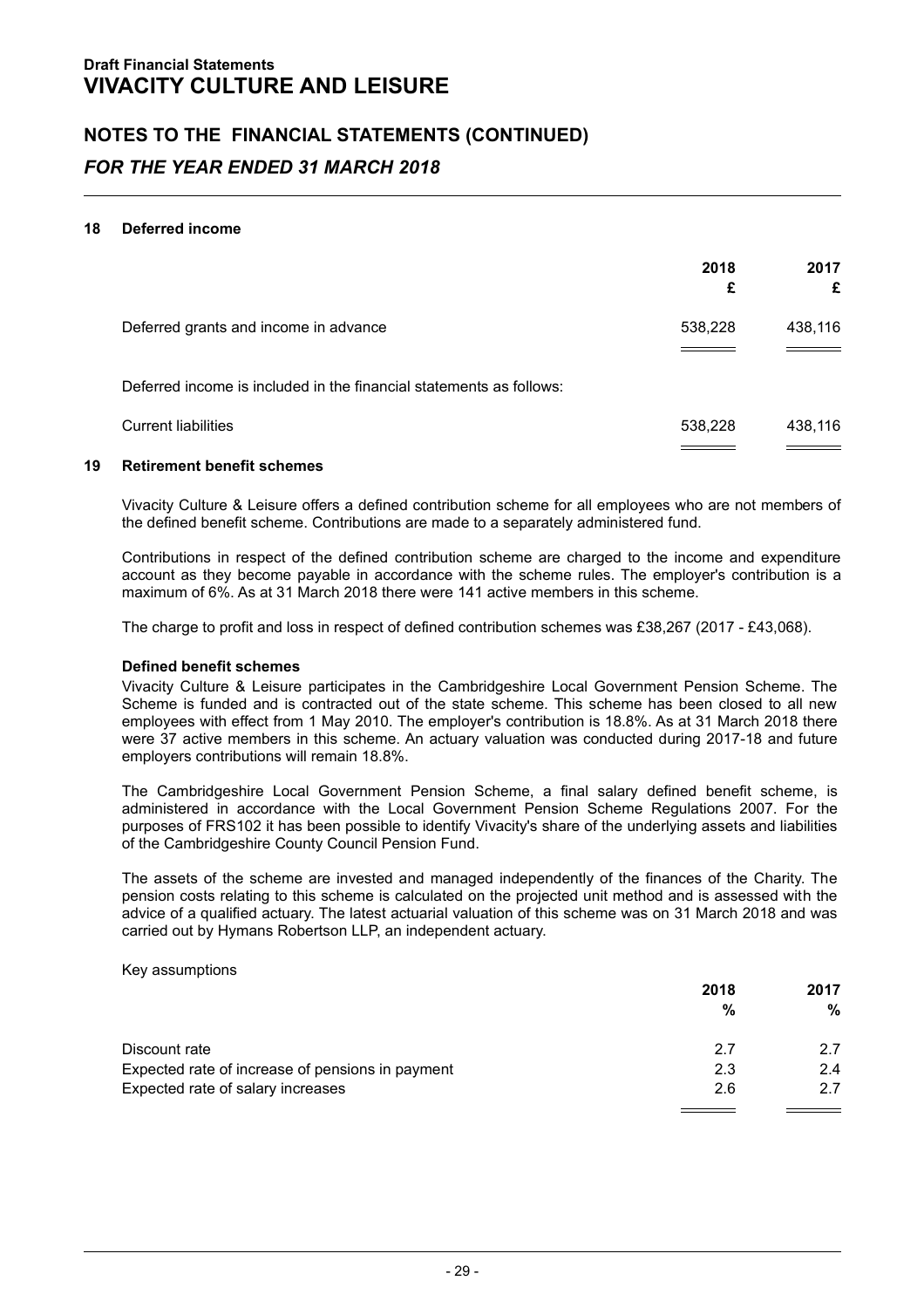## FOR THE YEAR ENDED 31 MARCH 2018

| 19 | <b>Retirement benefit schemes</b>                                                                                                       |                | (Continued)  |
|----|-----------------------------------------------------------------------------------------------------------------------------------------|----------------|--------------|
|    | Mortality assumptions<br>The assumed life expectations on retirement at age 65 are:                                                     | 2018           | 2017         |
|    |                                                                                                                                         | <b>Years</b>   | <b>Years</b> |
|    | Retiring today<br>- Males                                                                                                               | 22.4           | 22.4         |
|    | - Females                                                                                                                               | 24.4           | 24.0         |
|    | Retiring in 20 years                                                                                                                    |                |              |
|    | - Males                                                                                                                                 | 24.0           | 24.4         |
|    | - Females                                                                                                                               | 26.3           | 26.3         |
|    | Amounts recognised in net incoming/(outgoing) resources:                                                                                | 2018           | 2017         |
|    |                                                                                                                                         | £              | £            |
|    | Current service cost                                                                                                                    | 354,000        | 222,000      |
|    | Net interest on defined benefit liability/(asset)                                                                                       | (10,000)       | 20,000       |
|    | <b>Total costs</b>                                                                                                                      | 344,000        | 242,000      |
|    | Other recognised gains and losses:                                                                                                      |                |              |
|    |                                                                                                                                         | 2018<br>£      | 2017<br>£    |
|    | Actual return on scheme assets                                                                                                          | (114,000)      | (2,377,000)  |
|    | Less: calculated interest element                                                                                                       | 352,000        | 379,000      |
|    | Return on scheme assets excluding interest income                                                                                       | 238,000        | (1,998,000)  |
|    | Actuarial changes related to obligations                                                                                                | (330,000)      | 937,000      |
|    | The amounts included in the balance sheet arising from the charity's<br>obligations in respect of defined benefit plans are as follows: |                |              |
|    |                                                                                                                                         | 2018<br>£      | 2017<br>£    |
|    | Present value of defined benefit obligations                                                                                            | 12,848,000     | 12,521,000   |
|    | Fair value of plan assets                                                                                                               | (13, 231, 000) | (12,994,000) |
|    | Surplus in scheme                                                                                                                       | (383,000)      | (473,000)    |
|    |                                                                                                                                         |                |              |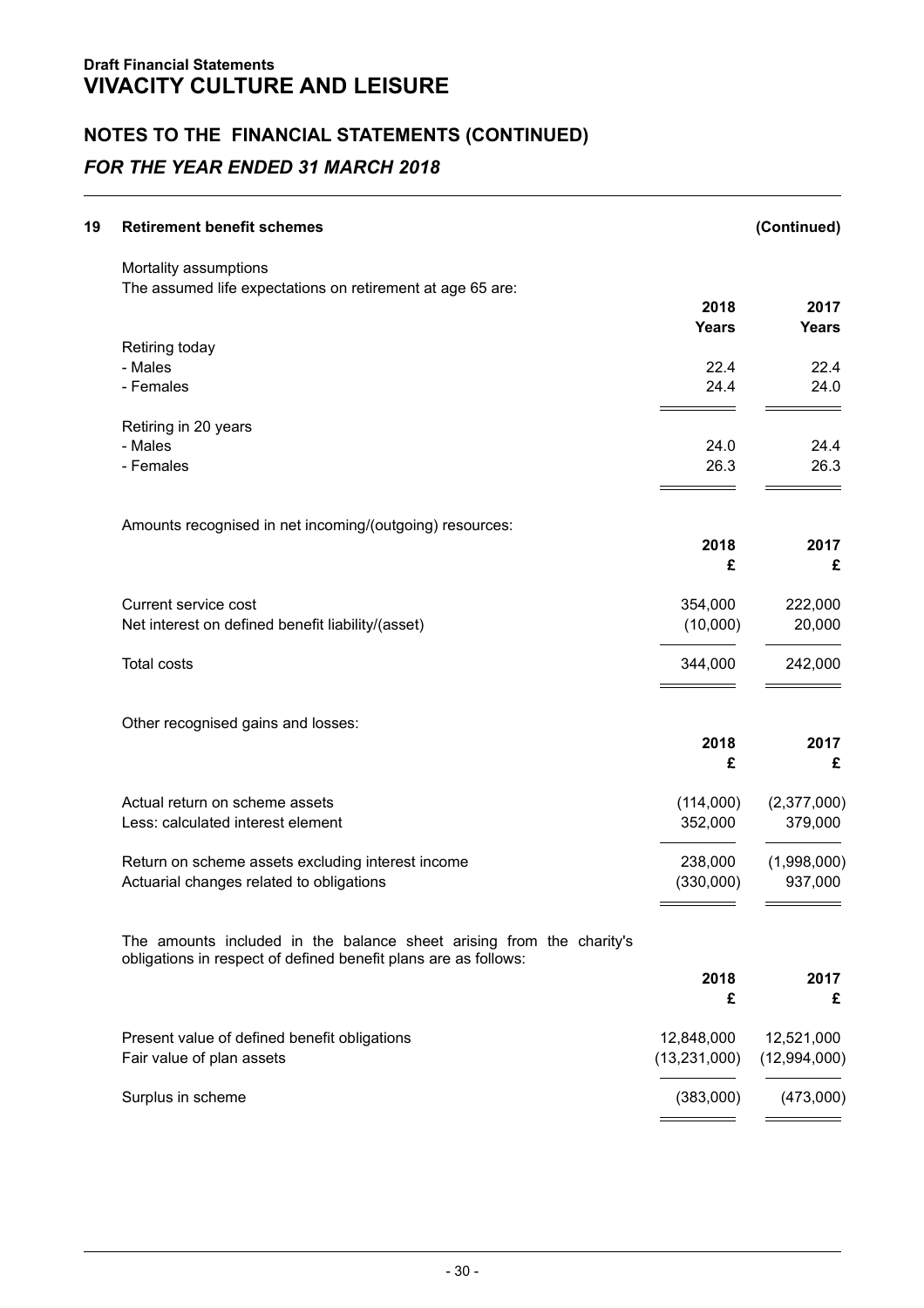| 19 | <b>Retirement benefit schemes</b>                                                   |            | (Continued)         |
|----|-------------------------------------------------------------------------------------|------------|---------------------|
|    | Movements in the present value of defined benefit obligations:                      |            |                     |
|    |                                                                                     |            | 2018<br>£           |
|    | Liabilities at 1 April 2017                                                         |            | 12,521,000          |
|    | Current service cost                                                                |            | 354,000             |
|    | Benefits paid                                                                       |            | (97,000)            |
|    | Contributions from scheme members                                                   |            | 58,000              |
|    | Actuarial gains and losses                                                          |            | (330,000)           |
|    | Interest cost                                                                       |            | 342,000             |
|    | At 31 March 2018                                                                    |            | 12,848,000          |
|    | The defined benefit obligations arise from plans which are wholly or partly funded. |            |                     |
|    | Movements in the fair value of plan assets:                                         |            |                     |
|    |                                                                                     |            | 2018<br>£           |
|    | Fair value of assets at 1 April 2017                                                |            | 12,994,000          |
|    | Interest income                                                                     |            | 352,000             |
|    | Return on plan assets (excluding amounts included in net interest)                  |            | (238,000)           |
|    | Benefits paid<br>Contributions by the employer                                      |            | (97,000)<br>162,000 |
|    | Contributions by scheme members                                                     |            | 58,000              |
|    | At 31 March 2018                                                                    |            | 13,231,000          |
|    | The fair value of plan assets at the reporting period end was as follows:           |            |                     |
|    |                                                                                     | 2018       | 2017                |
|    |                                                                                     | £          | £                   |
|    | Equity instruments                                                                  | 10,187,870 | 10,135,320          |
|    | Debt instruments                                                                    | 1,720,030  | 1,689,220           |
|    | Property                                                                            | 926,170    | 779,640             |
|    | Cash                                                                                | 396,930    | 389,820             |
|    |                                                                                     | 13,231,000 | 12,994,000          |
|    |                                                                                     |            |                     |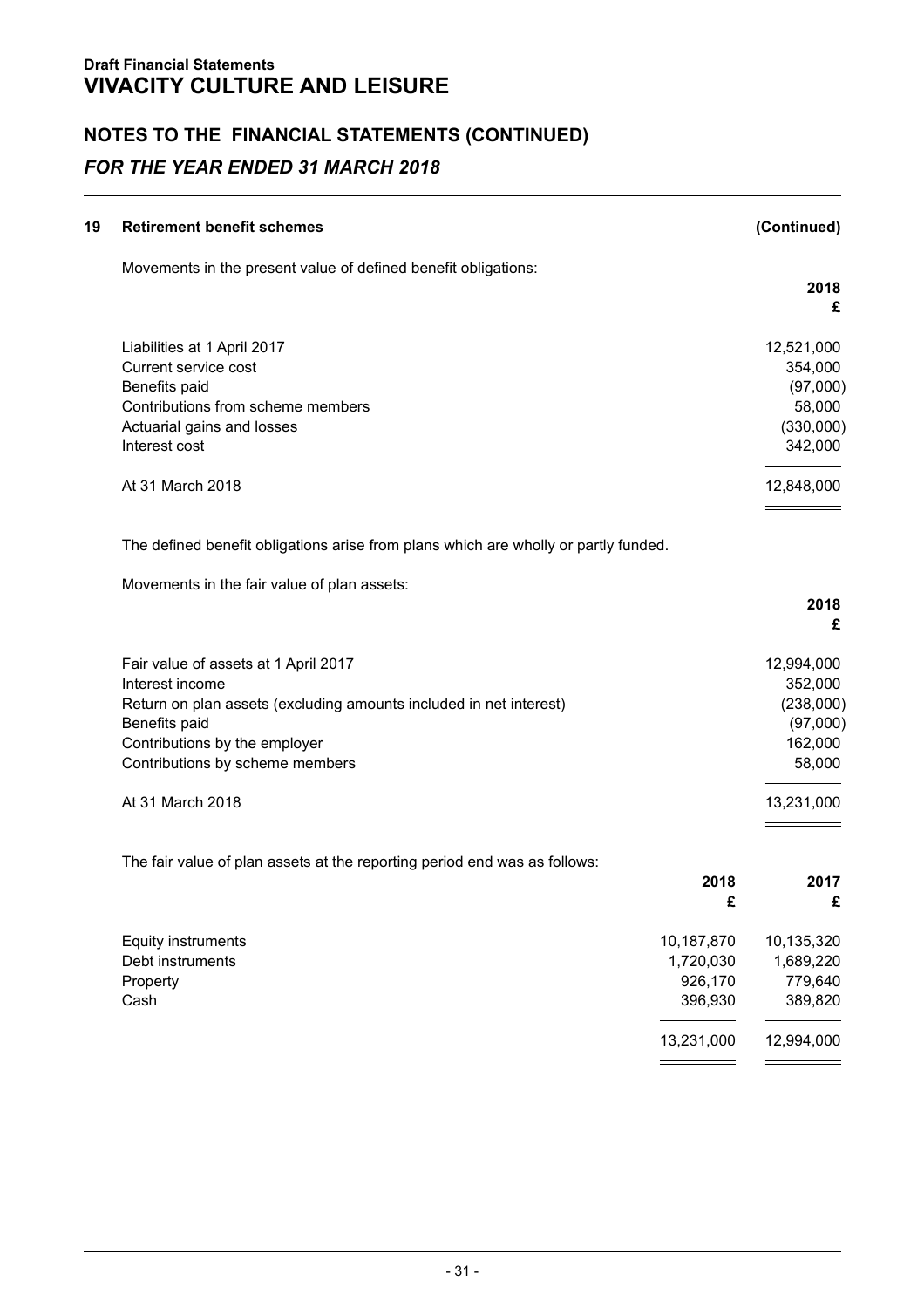### 20 Endowment funds

Endowment funds represent assets which must be held permanently by the charity. Income arising on the endowment funds can be used in accordance with the objects of the charity and is included as unrestricted income. Any capital gains or losses arising on the assets form part of the fund.

|                             | <b>Movement in funds</b>                 |                              |          |                                                       |
|-----------------------------|------------------------------------------|------------------------------|----------|-------------------------------------------------------|
|                             | <b>Balance at 1</b><br><b>April 2017</b> | resources                    | expended | Incoming Resources Balance at 31<br><b>March 2018</b> |
|                             | £                                        | £                            | £        | £                                                     |
| <b>Permanent endowments</b> |                                          |                              |          |                                                       |
| Sculpture collection        | 1,844,500                                | $\overline{\phantom{0}}$     |          | 1,844,500                                             |
|                             | 1,844,500                                | $\qquad \qquad \blacksquare$ |          | 1,844,500                                             |
|                             |                                          |                              |          |                                                       |

Refer to Note 13 Heritage Assets.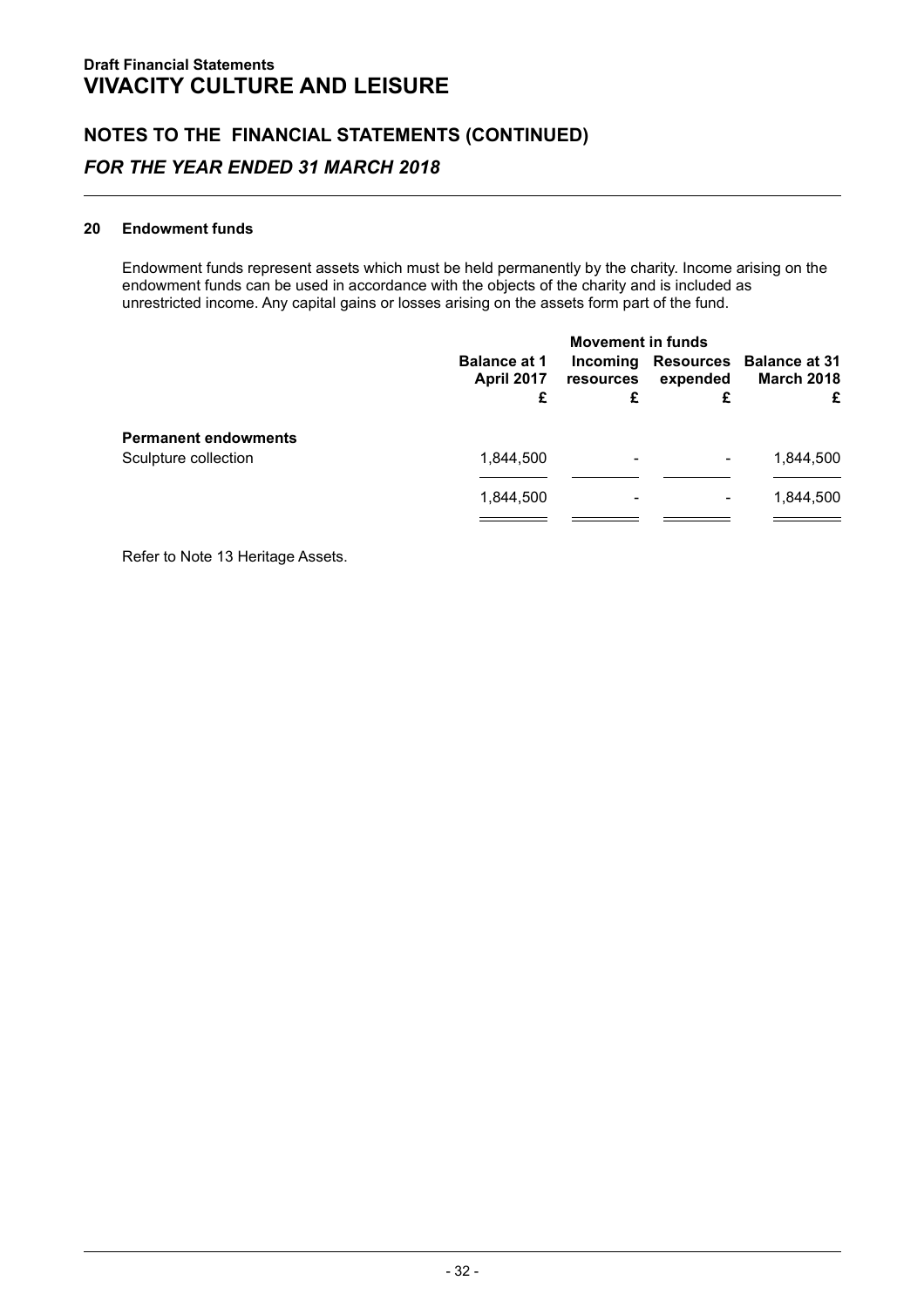### 21 Restricted funds

The income funds of the charity include restricted funds comprising the following unexpended balances of donations and grants held on trust for specific purposes:

|                                 | <b>Movement in funds</b>                 |                              |            |                                                     |
|---------------------------------|------------------------------------------|------------------------------|------------|-----------------------------------------------------|
|                                 | <b>Balance at 1</b><br><b>April 2017</b> | <b>Incoming</b><br>resources | expended   | <b>Resources Balance at 31</b><br><b>March 2018</b> |
|                                 | £                                        | £                            | £          | £                                                   |
| Book fund                       | 46,313                                   | 239,831                      | (237, 298) | 48,846                                              |
| Museums, libraries and archives | 52,111                                   | 178,296                      | (181, 315) | 49,092                                              |
| Sports development              | 6,857                                    | 68.316                       | (59, 925)  | 15,248                                              |
| Arts                            | $\overline{\phantom{a}}$                 | 138.074                      | (138, 074) |                                                     |
| <b>SLA</b>                      | $\overline{\phantom{a}}$                 | 295,453                      | (295,453)  |                                                     |
| Theatre                         | $\overline{\phantom{a}}$                 | 11.300                       | (11,300)   |                                                     |
|                                 | 105,281                                  | 931,270                      | (923,365)  | 113,186                                             |
|                                 |                                          |                              |            |                                                     |

#### Book Fund

The funding and management agreement with Peterborough City Council, makes provision for the replenishment and update of library stocks and has ring fenced a proportion of the service fee to do so.

### Museums, Libraries and Archives

Grants have been received from the Arts Council to support a number of projects which include Museum and Schools programme ' Real World Science' working with the Natural History Museum to unlock the potential of natural science collection to enhance secondary science teaching and learning; Libraries Fund to improve reading and story-telling amongst families where English is their second language; Museums Small Capital Fund to improve the Museum's Art Gallery security and from the Heritage Lottery Fund to digitize, research and explore two unique guest books from World War 1.

### Sports Development

Grants have been received to support families and foster carers with disabled children to access cycling projects and for Vivacity to purchase specialist equipment to host the events. Grant funding was also received to contribute to and improve health and well being participation and opportunities for Over 55's, 14-25 year olds, holiday activities, cycling and walking initiatives.

### Arts

Grants have been received from the Arts Council and Peterborough City Council to deliver an arts development programme commencing 2013 to develop local artist talent and employability.

### Service Level Agreements

Vivacity received income from Peterborough City Council to purchase the following services - Insurance Management, Health and Safety Management, Internal Audit, ICT support and Library Vehicles maintenance. During the year Vivacity purchased all of these services from Peterborough City Council.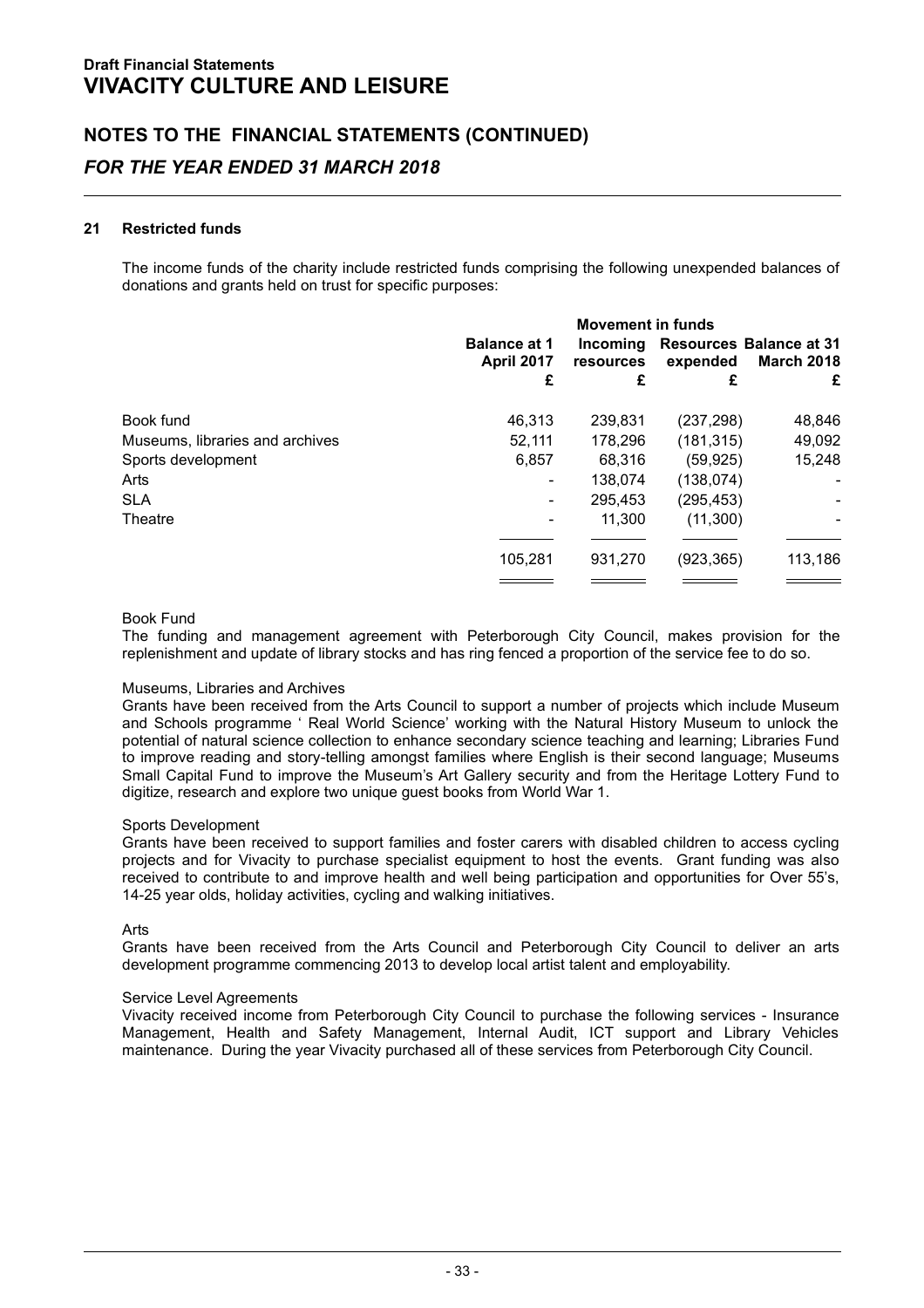### 22 Designated funds

The income funds of the charity include the following designated funds which have been set aside out of unrestricted funds by the trustees for specific purposes:

|                                     | <b>Movement in funds</b>                 |                              |                              |                  |                                    |                                           |
|-------------------------------------|------------------------------------------|------------------------------|------------------------------|------------------|------------------------------------|-------------------------------------------|
|                                     | <b>Balance at 1</b><br><b>April 2017</b> | <b>Incoming</b><br>resources | <b>Resources</b><br>expended | <b>Transfers</b> | <b>Investments</b><br>gains/losses | <b>Balance at 31</b><br><b>March 2018</b> |
|                                     | £                                        | £                            | £                            | £                | £                                  | £                                         |
| Contingency Fund<br>Defined benefit | 724,000                                  |                              |                              | (74,000)         |                                    | 650,000                                   |
| pension scheme<br>Flag Fen          | 473,000                                  | 10,000                       |                              | (192,000)        | 92,000                             | 383,000                                   |
| Development Fund                    | 150,000                                  |                              |                              |                  |                                    | 150,000                                   |
|                                     | 1,347,000                                | 10,000                       |                              | (266,000)        | 92,000                             | 1,183,000                                 |
|                                     |                                          |                              |                              |                  |                                    |                                           |

Vivacity are working with strategic partners to fund a capital redevelopment of Flag Fen to enhance the visitor experience, educational offer and to exhibit the Bronze Age findings from Must Farm.

### 23 Analysis of net assets between funds

|                                                       | <b>Unrestricted</b><br>funds | <b>Designated</b><br>funds | <b>Restricted</b><br>funds | <b>Endowment</b><br>funds | <b>Total</b> |
|-------------------------------------------------------|------------------------------|----------------------------|----------------------------|---------------------------|--------------|
|                                                       | £                            | £                          |                            | £                         | £            |
| Fund balances at 31 March<br>2018 are represented by: |                              |                            |                            |                           |              |
| Tangible assets                                       | 497,686                      |                            |                            |                           | 497,686      |
| Heritage assets                                       |                              |                            |                            | 1.844.500                 | 1,844,500    |
| Current assets/(liabilities)                          | (457, 916)                   | 800,000                    | 113.186                    |                           | 455,270      |
| Provisionsand pensions                                |                              | 383,000                    |                            | $\overline{\phantom{a}}$  | 383,000      |
|                                                       | 39,770                       | 1,183,000                  | 113.186                    | 1,844,500                 | 3,180,456    |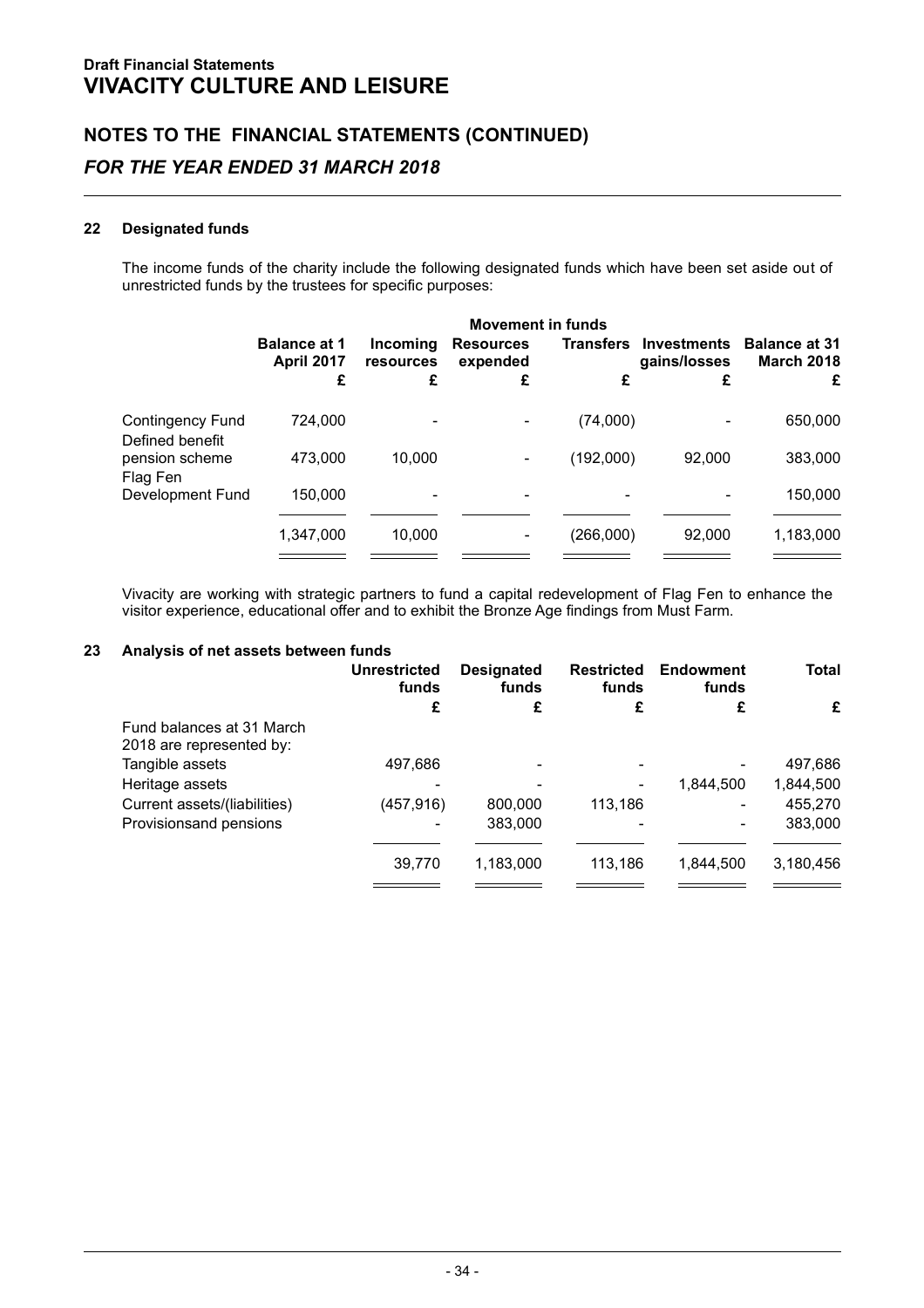### FOR THE YEAR ENDED 31 MARCH 2018

### 24 Operating lease commitments

In addition to the amounts noted below a further licence fee is payable on the land and buildings commitment which is dependant upon performance, and not guaranteed, but is estimated to be £435,000 per annum. This results in an overall commitment to Peterborough City Council for 2018/19 of approximately £900,000, this lease expires in 2030.

At the reporting end date the charity had outstanding commitments for future minimum lease payments under non-cancellable operating leases, which fall due as follows:

|    |                                                                   | 2018<br>£  | 2017<br>£  |
|----|-------------------------------------------------------------------|------------|------------|
|    | Within one year                                                   | 482,564    | 490,729    |
|    | Between two and five years                                        | 1,892,201  | 1,909,765  |
|    | In over five years                                                | 5,085,000  | 5,550,000  |
|    |                                                                   | 7,459,765  | 7,950,494  |
| 25 | <b>Cash generated from operations</b>                             | 2018<br>£  | 2017<br>£  |
|    | (Deficit)/surpus for the year                                     | (416, 809) | (4,790)    |
|    | Adjustments for:                                                  |            |            |
|    | Investment income recognised in statement of financial activities | (1, 817)   | (4,658)    |
|    | Depreciation and impairment of tangible fixed assets              | 208,698    | 268,069    |
|    | Difference between pension charge and cash contributions          | 182,000    | 71,000     |
|    | Movements in working capital:                                     |            |            |
|    | (Increase) in stocks                                              | (857)      | (31, 481)  |
|    | (Increase)/decrease in debtors                                    | (194, 442) | 12,844     |
|    | Increase in creditors                                             | 521,752    | 177,922    |
|    | Increase/(decrease) in deferred income                            | 100,112    | (167, 854) |
|    | <b>Cash generated from operations</b>                             | 398,637    | 321,052    |
|    |                                                                   |            |            |

### 26 Related party transactions

### Remuneration of key management personnel

The remuneration of key management personnel, which is also included in note 10 as employee costs, is as follows.

|                        | 2018<br>c | 2017<br>£ |
|------------------------|-----------|-----------|
| Aggregate compensation | 421,504   | 440,982   |